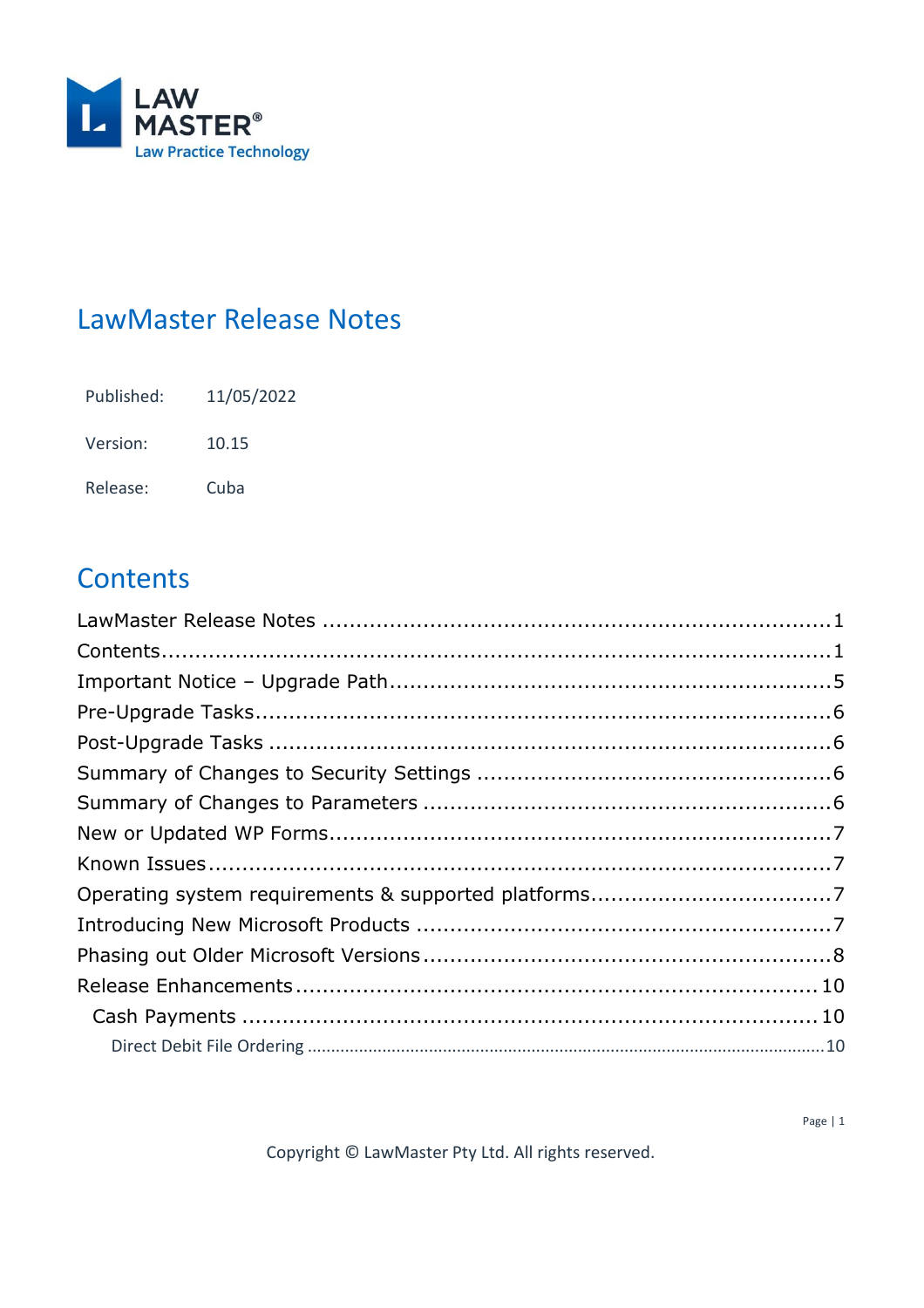| Invoice Adjustments on GST are reporting incorrectly in Masterpiece Feed File 11      |           |
|---------------------------------------------------------------------------------------|-----------|
|                                                                                       |           |
|                                                                                       |           |
|                                                                                       |           |
| Folio Enquiry using Elasticsearch not returning results for Blacklisted File Types 12 |           |
|                                                                                       |           |
|                                                                                       |           |
|                                                                                       |           |
|                                                                                       |           |
|                                                                                       |           |
|                                                                                       |           |
|                                                                                       |           |
|                                                                                       |           |
|                                                                                       |           |
|                                                                                       |           |
|                                                                                       |           |
|                                                                                       |           |
|                                                                                       |           |
|                                                                                       |           |
|                                                                                       |           |
|                                                                                       |           |
|                                                                                       |           |
|                                                                                       |           |
|                                                                                       |           |
| Saving Attachments when saving Multiple Emails Message can be Disabled17              |           |
|                                                                                       |           |
|                                                                                       | Page $ 2$ |

T: 1300 135 214 PO Box 793, New Farm QLD 4005<br>F: +61 7 5453 4060 ABN: 690 524 390 86

Australia | New Zealand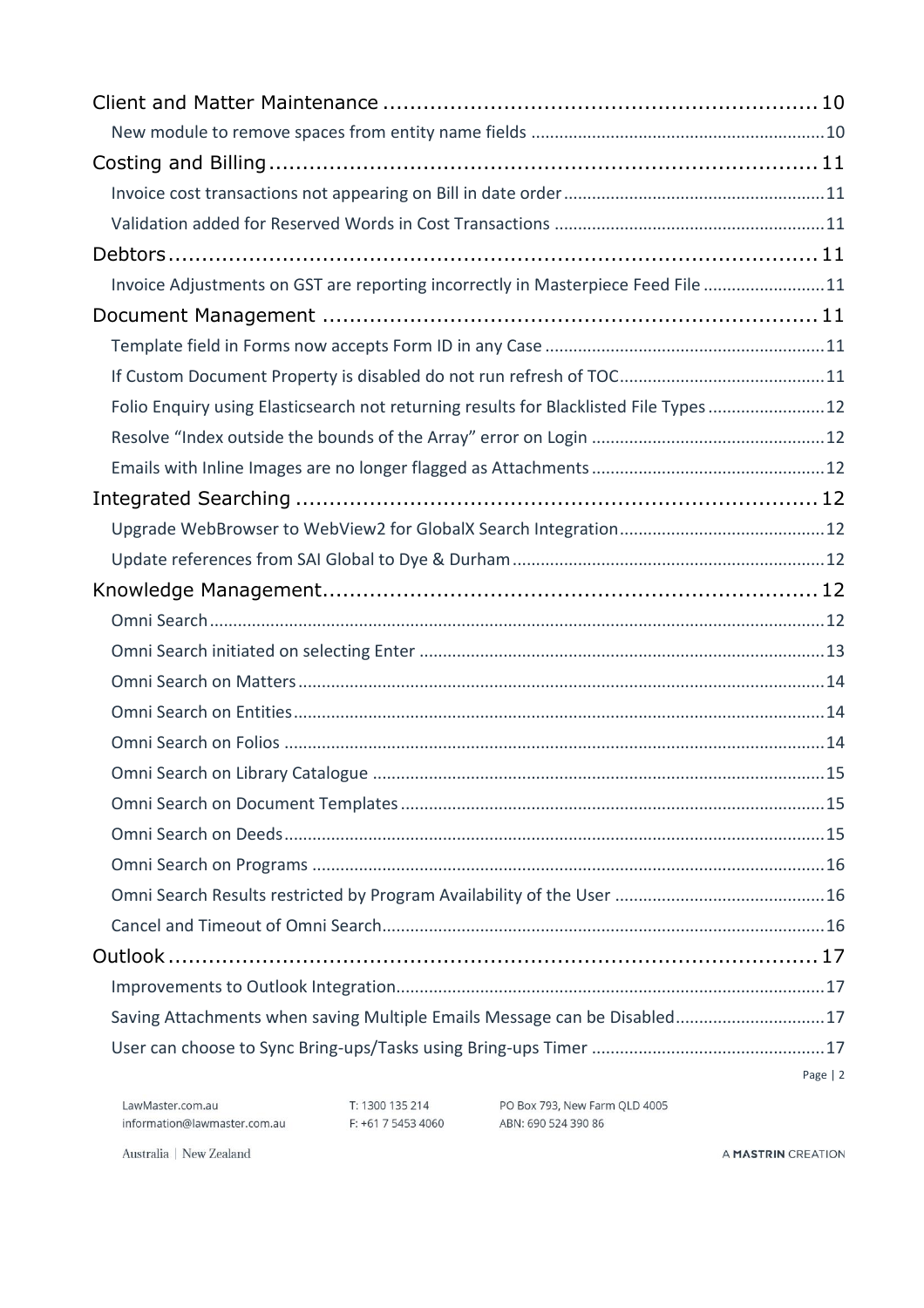| Cumulative Earnings Summary Report can be reported for Previous Year21 |          |
|------------------------------------------------------------------------|----------|
|                                                                        |          |
|                                                                        |          |
|                                                                        |          |
|                                                                        |          |
|                                                                        |          |
|                                                                        |          |
|                                                                        |          |
|                                                                        |          |
|                                                                        |          |
|                                                                        |          |
|                                                                        |          |
|                                                                        |          |
|                                                                        |          |
|                                                                        |          |
|                                                                        |          |
|                                                                        |          |
|                                                                        |          |
|                                                                        |          |
|                                                                        |          |
|                                                                        |          |
|                                                                        |          |
|                                                                        | Page   3 |

T: 1300 135 214 PO Box 793, New Farm QLD 4005<br>F: +61 7 5453 4060 ABN: 690 524 390 86

Australia | New Zealand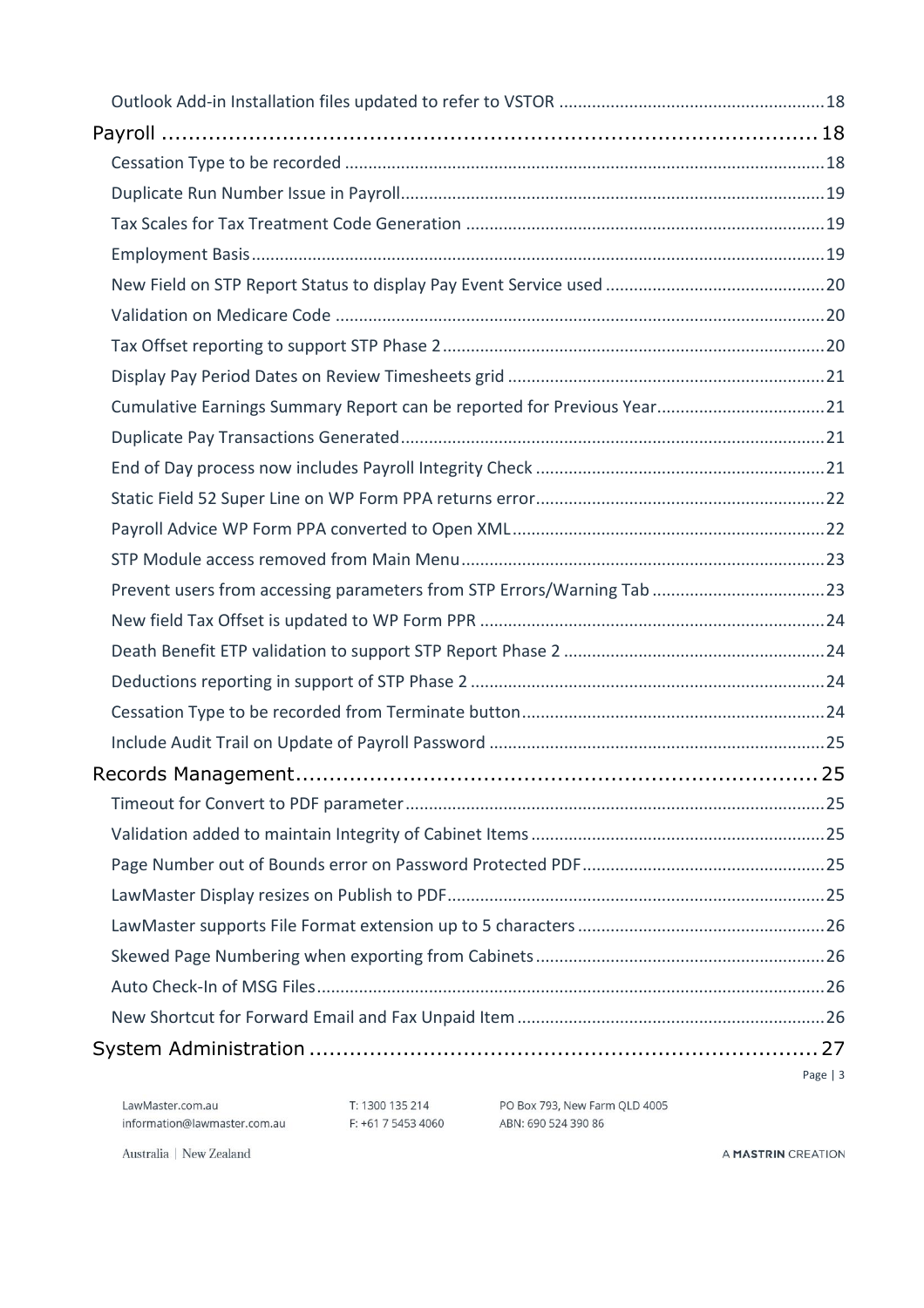| LawMaster User Interface redesigned for a Fresher more Modern Look and Feel 27 |  |
|--------------------------------------------------------------------------------|--|
|                                                                                |  |
|                                                                                |  |
|                                                                                |  |
|                                                                                |  |
|                                                                                |  |
| LawMaster's Web Browser control has been upgraded to Microsoft Edge WebView228 |  |
|                                                                                |  |
|                                                                                |  |
|                                                                                |  |
|                                                                                |  |
|                                                                                |  |
|                                                                                |  |
|                                                                                |  |
|                                                                                |  |
|                                                                                |  |
|                                                                                |  |
|                                                                                |  |
|                                                                                |  |
|                                                                                |  |
|                                                                                |  |
|                                                                                |  |
|                                                                                |  |
|                                                                                |  |
|                                                                                |  |

LawMaster.com.au information@lawmaster.com.au T: 1300 135 214 F: +61 7 5453 4060 PO Box 793, New Farm QLD 4005 ABN: 690 524 390 86

Page | 4

Australia | New Zealand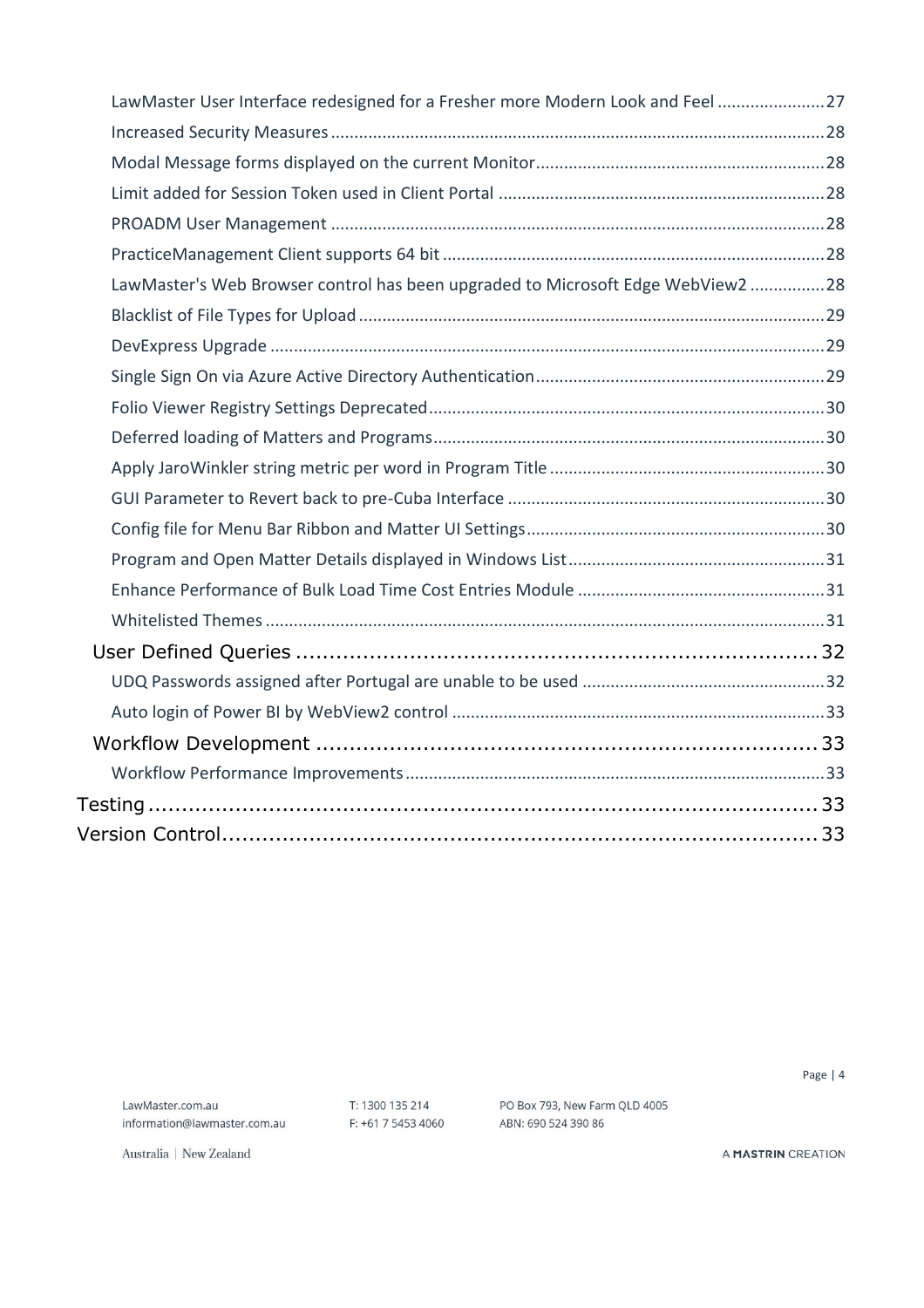# <span id="page-4-0"></span>Important Notice – Upgrade Path

Please read all release notes between your current version and the version you are installing to ensure you are aware of all changes and setup requirements between these versions and that you install and test (see suggested testing protocol at the end of this notice) in your Training database before upgrading Production.

#### **Supported upgrade paths for Cuba Onwards**

The following are supported upgrade paths to Cuba onwards:

- ❖ *If you are running Canada R2, Portugal or Portugal R2* you can upgrade directly from your current version to Cuba.
- ❖ *If you are running a version earlier than Canada R2:*
	- You must first upgrade through each public release to get to Canada R2. *For example, for releases prior to Canada R2, if there are publicly released versions A, B, and C available, you cannot upgrade directly from A to C. You need to upgrade from A to B, and then from B to C.*
	- After stepping through each upgrade to Canada R2, you can then upgrade directly to Cuba.

#### **Advanced Searching**

If upgrading from any version prior to Portugal, you must upgrade the Elasticsearch to Version 7.7.1. This is a manual upgrade process details of which are outlined in the **Advanced Searching White** [Paper](https://members.lawmaster.com.au/lmhelp/v10/rn/Elasticsearch%207.7.1%20-%20Whitepaper.pdf) available from the Client Service Centre  $\rightarrow$  Releases.

LawMaster com au information@lawmaster.com.au  $T: 1300135214$  $F: +61754534060$  PO Box 793, New Farm OLD 4005 ARN: 690 524 390 86

Page | 5

Australia | New Zealand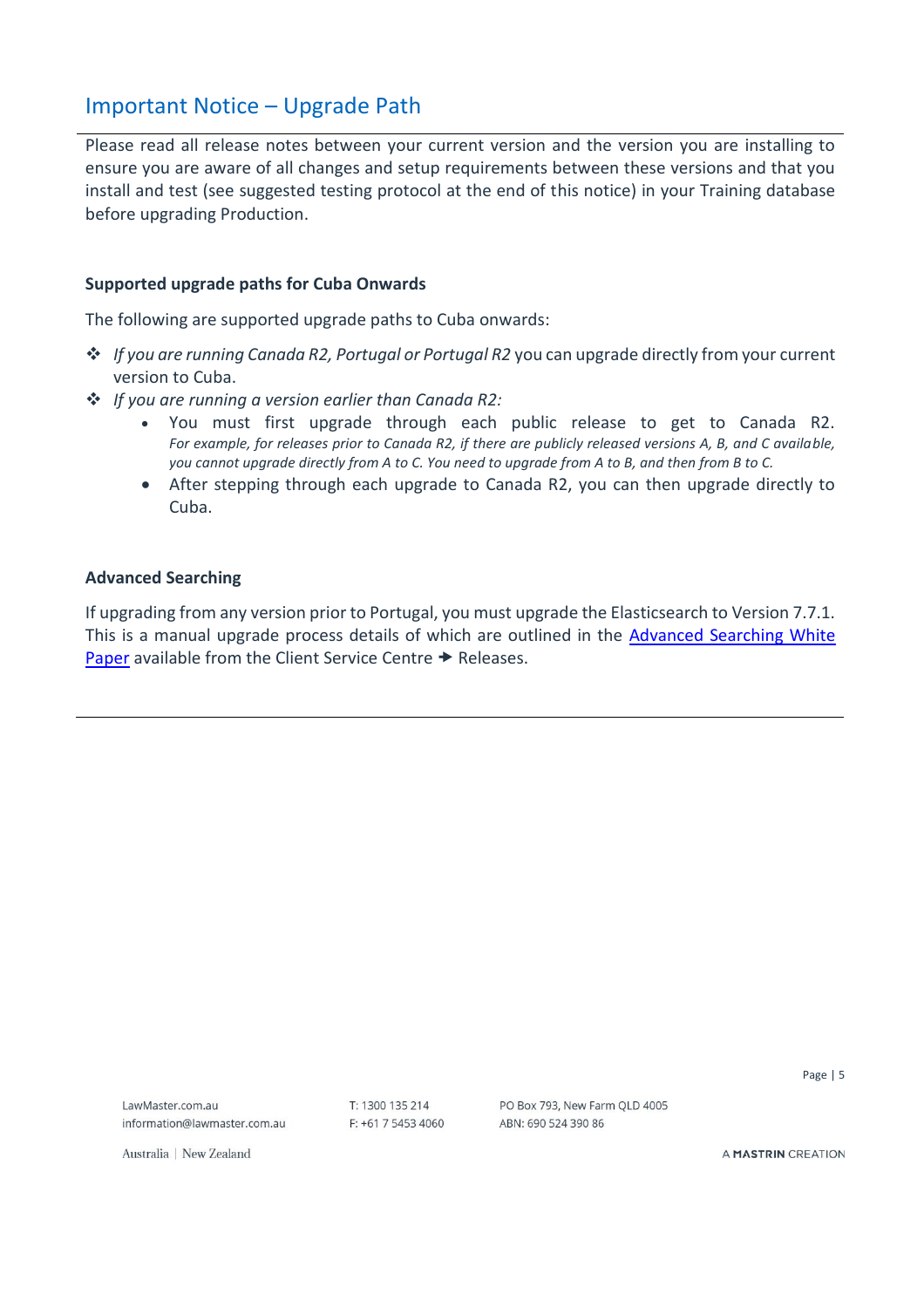# <span id="page-5-0"></span>Pre-Upgrade Tasks

#### ❖ Upgrade Advanced Search

If upgrading from a database version **prior to Portugal** that is running Advanced Searching using Elasticsearch, migrate Elasticsearch Index to Version 7.7.1 following the process outlined in the [Advanced Searching White Paper](https://members.lawmaster.com.au/lmhelp/v10/rn/Elasticsearch%207.7.1%20-%20Whitepaper.pdf) available from the Client Service Centre  $\rightarrow$  Releases. Further information regarding the upgrade can be found in the [Portugal Release Notes.](https://kb.lawmaster.com.au/download/attachments/63733784/Portugal%20Release%20Notes%20%28V3%29%2019.03.21.pdf?version=1&modificationDate=1616110599453&api=v2)

For hosted clients this will be done as part of the normal upgrade service.

If you wish to test the Elasticsearch migration on a non-Production database, please contact your Account Manager for assistance.

#### ❖ Check-In Folios

We recommend all folios are checked-in prior to upgrading to Cuba if coming from a version earlier than Portugal R2. Additional logic has been added to the check-out functionality around the handling of special characters in file names that may affect the ability to check-in files that were checked-out at the time of upgrade. If this does occur and the user is unable to check-in their file, the user will need to rename the file in their checkout folder to that detailed in the Working Folder of the Folio record. (53571)

# <span id="page-5-1"></span>Post-Upgrade Tasks

- ❖ Payroll Classification Code [\(56987\)](#page-18-2)
- ❖ Folio Viewer Registry Settings have been deprecated. Automatic installation files may need to be modified to take into account these settings are no longer updated by LawMaster. [\(58466\)](#page-29-0)

# <span id="page-5-2"></span>Summary of Changes to Security Settings

- ❖ New **Remove Spaces from Entity Name** module [\(58512\)](#page-9-4)
- ❖ Remove **Submit STP Update** module from Main Menu [\(57348\)](#page-22-0)
- ❖ Remove **Submit EOY Finalisation Declaration to the ATO** module from Main Menu [\(57348\)](#page-22-0)

# <span id="page-5-3"></span>Summary of Changes to Parameters

- ❖ Cessation Type Codes [\(55651\)](#page-17-2)
- ❖ Payroll Tax Scale Parameter [\(56440\)](#page-18-1)
- ❖ Payroll Classification Code [\(56987\)](#page-18-2)
- ❖ Payroll Payment and Deduction Codes parameter [\(57528\)](#page-23-2)
- ❖ Timeout for Convert to PDF via Export [\(56425\)](#page-24-2)
- ❖ Authentication Options Parameter [\(58043\)](#page-28-2)
- ❖ Graphical User Interface Parameter [\(58881\)](#page-29-3)

 $T: 1300135214$  $F: +61754534060$  PO Box 793 New Farm OLD 4005 ARN: 690 524 390 86

Page | 6

Australia | New Zealand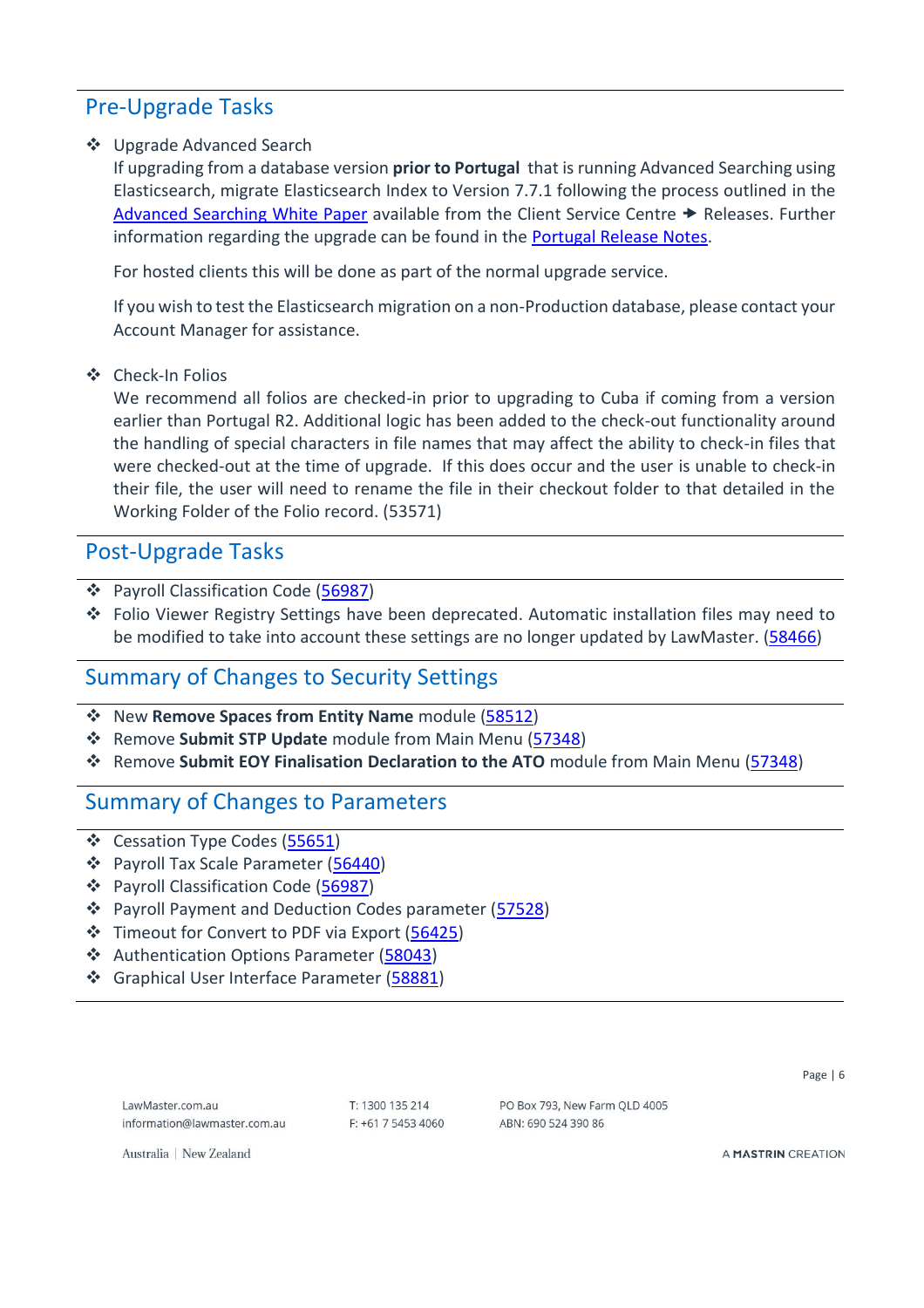# <span id="page-6-0"></span>New or Updated WP Forms

- ❖ WP Form SYS System Control Report [\(57300\)](#page-20-3)
- ❖ WP Form PPA Payroll Advice [\(57331\)](#page-21-1)
- ❖ WP Form PPR Print Employee Details [\(57471\)](#page-22-2)

### <span id="page-6-1"></span>Known Issues

The following are known issues in the current release:

❖ Where the user has Express Viewer for PDF turned off and the Preview pane is selected, focus is lost for up and down arrows when a PDF folio record is selected. Users need to re-select the next folio record using the mouse to continue moving up and down with the arrow keys.

# <span id="page-6-2"></span>Operating system requirements & supported platforms

With the introduction of Microsoft's new set of products and deployment practices, we reviewed our support policy and will be using the following support policies as we develop future versions of our product.

These policies are based on information available on the Microsoft Support Lifecycle site, [https://support.microsoft.com/en-us/lifecycle.](https://support.microsoft.com/en-us/lifecycle)

The purpose of publishing these policies is to ensure clients can plan appropriately when upgrading versions of LawMaster.

# <span id="page-6-3"></span>Introducing New Microsoft Products

LawMaster aims to commence support for the latest versions of Microsoft tools and systems used with our product 12 months after Microsoft commences "Mainstream Support". We note that if the latest version of Windows 10 or Windows 11 on the General Availability Channel or Microsoft 365 Apps on the Semi-Annual Enterprise Channel is available within two months of the subsequent LawMaster release we will have the opportunity to test against this version.<sup>1</sup> The time lag after the new product support commences depends on the scale of impact of the changes in Microsoft's product on LawMaster. We are continuously reviewing the support periods for the Microsoft product range that fall under the Modern Lifecycle Policy therefore these periods may be subject to change with each new release. We suggest you maintain products under these policies at the version we have tested against as we cannot guarantee compatibility with future versions.

Page | 7

LawMaster com au information@lawmaster.com.au  $T: 1300135214$  $F$ : +61 7 5453 4060

PO Box 793 New Farm OLD 4005 ARN: 690 524 390 86

Australia | New Zealand

 $1$  Currently, if a Microsoft Version is released, for example, in February and the Next LawMaster Version will be released in July, testing will not be completed against the February version until at the earliest May when regression testing commences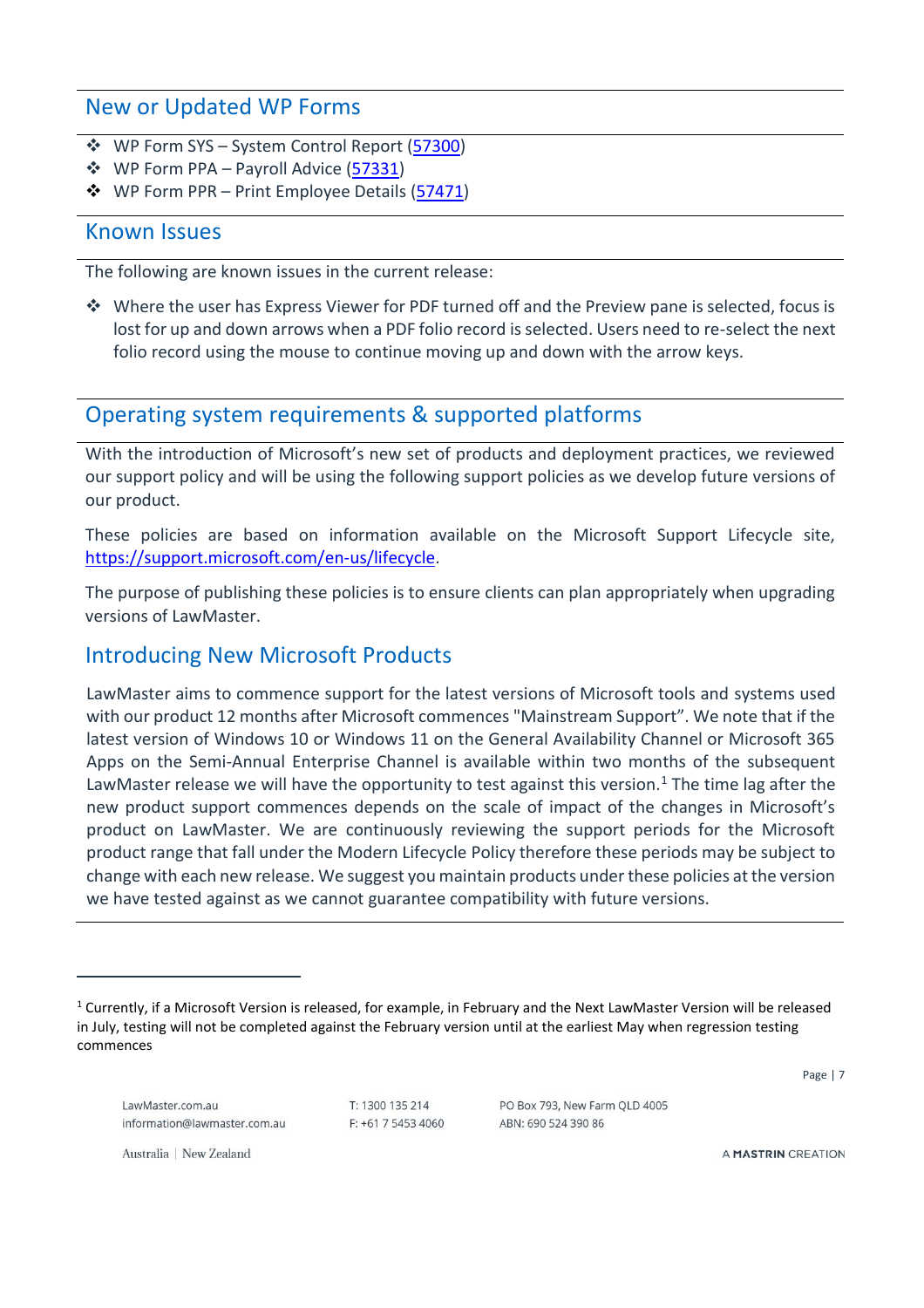# <span id="page-7-0"></span>Phasing out Older Microsoft Versions

Conversely, when a Microsoft product or service moves out of "Mainstream Support", as defined by Microsoft's product life cycle, we will no longer support these versions for future releases.

Earlier versions of LawMaster running on older Microsoft products are supported whilst the LawMaster version remains supported, but because of Microsoft's "Extended Support Phase" only providing paid support, additional costs might be incurred if Microsoft support becomes necessary.

The following table provides a summary of our support by Microsoft product. Where a LawMaster Version Name is noted, support ends on release of that Version. Where the end date for mainstream support is beyond our current version plans, an estimate of the likely date of release is included.

#### **IMPORTANT NOTE:**

❖ **LawMaster versions from 10.14 onward must install .NET 4.8 or later on the server and .NET 4.8 (runtime) or later on the client systems.**

LawMaster com au information@lawmaster.com.au T: 1300 135 214  $F: +61$  7 5453 4060 PO Box 793, New Farm OLD 4005 ARN: 690 524 390 86

Page | 8

Australia | New Zealand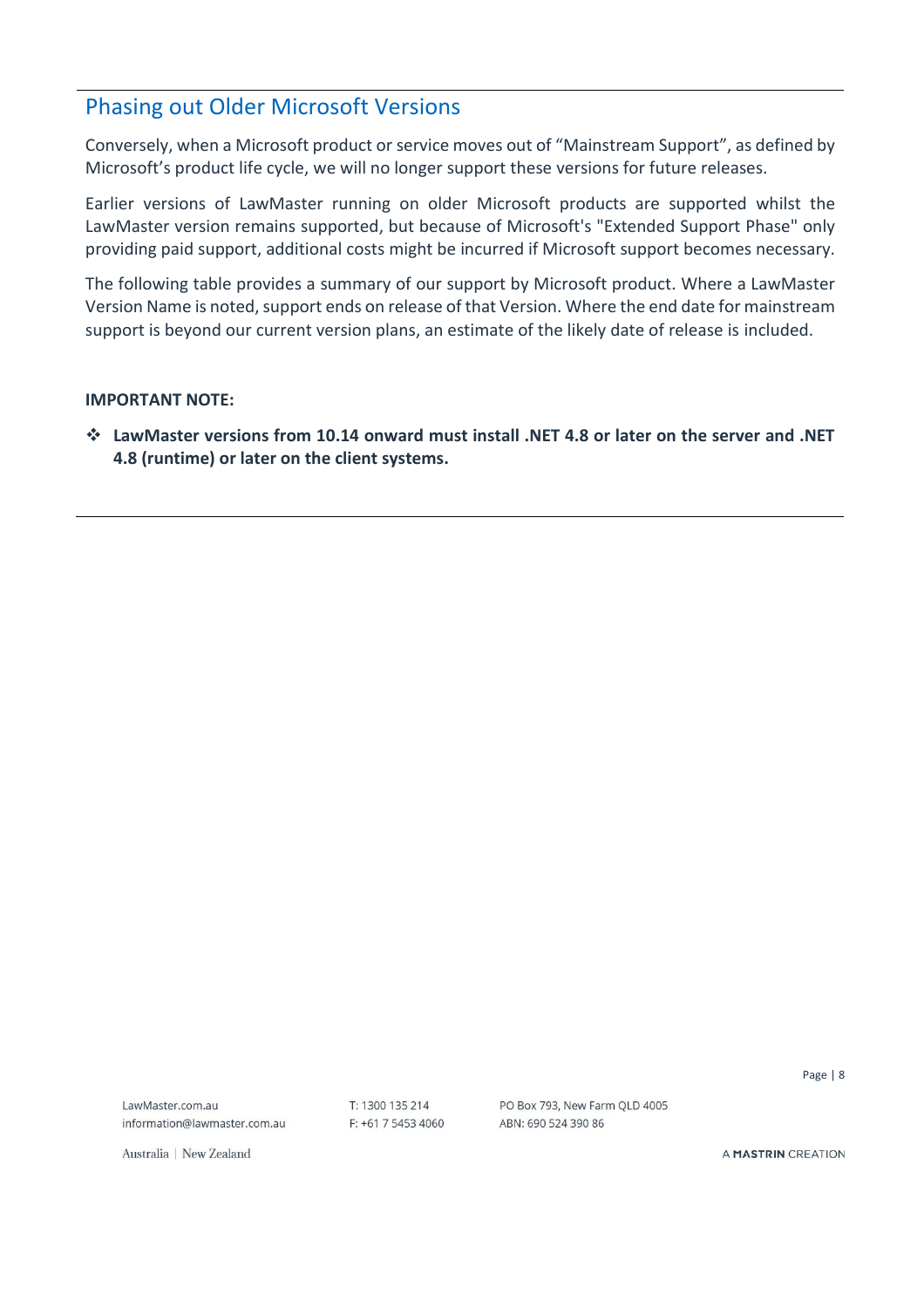#### **Cuba Release**

| <b>Microsoft Product</b>                                                              | <b>Microsoft</b><br><b>Mainstream</b><br><b>Support End</b> | LawMaster Support Ends (by<br><b>Version Name or Date)</b> |
|---------------------------------------------------------------------------------------|-------------------------------------------------------------|------------------------------------------------------------|
| <b>Windows Server</b>                                                                 |                                                             |                                                            |
| LTSC (not SAC)<br>$\bullet$                                                           |                                                             |                                                            |
| Non IOT Editions<br>$\bullet$                                                         |                                                             |                                                            |
| 2016 Server                                                                           | 11/01/2022                                                  | April 2022                                                 |
| 2019 Server                                                                           | 09/01/2024                                                  | April 2024                                                 |
| <b>Microsoft SQL Server</b>                                                           |                                                             |                                                            |
| <b>Standard or Enterprise Edition</b><br>$\bullet$<br><b>GDR Updates</b><br>$\bullet$ |                                                             |                                                            |
| 2016 SP3                                                                              | 14/7/2026                                                   | November 2026                                              |
| 2017                                                                                  | 11/10/2022                                                  | November 2022                                              |
| 2019                                                                                  | 14/01/2025                                                  | April 2025                                                 |
|                                                                                       |                                                             |                                                            |
| <b>Windows Desktop</b>                                                                |                                                             |                                                            |
| Pro or above<br>$\bullet$<br>64-bit<br>$\bullet$                                      |                                                             |                                                            |
| General Availability Channel or<br>$\bullet$<br>Semi-Annual Channel                   |                                                             |                                                            |
| <b>Windows 10</b>                                                                     | 10/05/2022                                                  | <b>June 2022</b>                                           |
| Version 20H2<br>$\bullet$                                                             |                                                             |                                                            |
| Windows 10                                                                            | 13/12/2022                                                  | January 2023                                               |
| Version 21H1<br>$\bullet$                                                             |                                                             |                                                            |
| Windows 10                                                                            | 13/06/2023                                                  | <b>July 2023</b>                                           |
| Version 21H2                                                                          |                                                             |                                                            |
| <b>Windows 11</b><br>Version 21H2<br>$\bullet$                                        | 10/10/2023                                                  | November 2023                                              |
|                                                                                       |                                                             |                                                            |
| <b>Office Installations</b>                                                           |                                                             |                                                            |
| 32-bit / 64-bit<br>$\bullet$                                                          |                                                             |                                                            |
| Installed on PC<br>$\bullet$                                                          |                                                             |                                                            |
| Semi-Annual Enterprise<br>$\bullet$                                                   |                                                             |                                                            |
| Channel for MS 365 Apps                                                               |                                                             |                                                            |
| <b>Office 2019</b>                                                                    | 10/10/2023                                                  | November 2023                                              |
| <b>Office 2021</b>                                                                    | 13/10/2026                                                  | November 2026                                              |
| <b>Microsoft 365 Apps</b>                                                             | 13/09/2022                                                  | October 2022                                               |
| Version 2102                                                                          |                                                             |                                                            |
| <b>Microsoft 365 Apps</b>                                                             | 14/03/2023                                                  | April 2023                                                 |
| Version 2108                                                                          |                                                             |                                                            |

Page | 9

information@lawmaster.com.au

T: 1300 135 214 F: +61 7 5453 4060 PO Box 793, New Farm QLD 4005 ABN: 690 524 390 86

Australia | New Zealand

LawMaster.com.au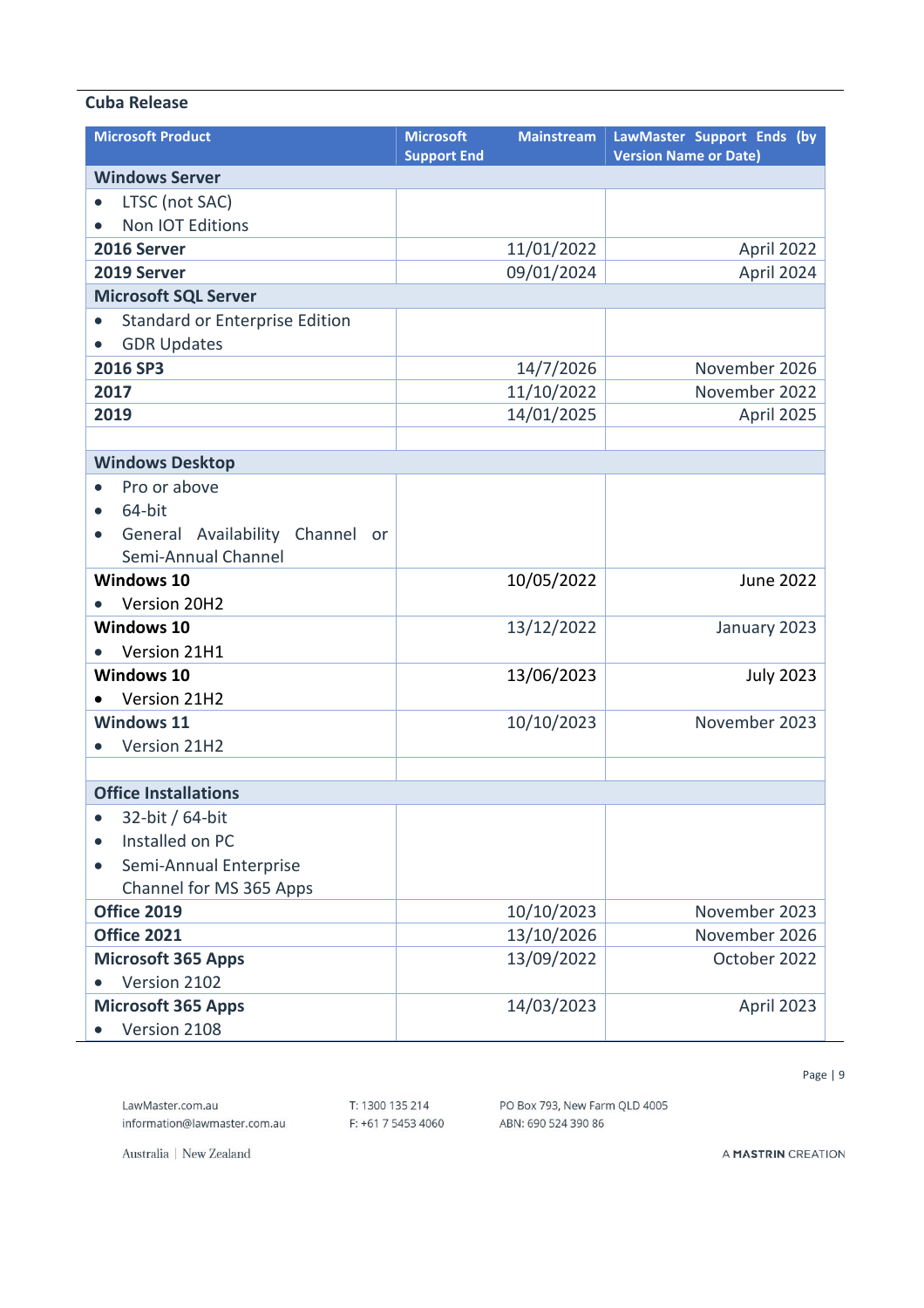# <span id="page-9-0"></span>Release Enhancements

<span id="page-9-2"></span><span id="page-9-1"></span>

| Remarks                                                                                                                         | Request No. |
|---------------------------------------------------------------------------------------------------------------------------------|-------------|
| <b>Cash Payments</b>                                                                                                            |             |
| <b>Direct Debit File Ordering</b>                                                                                               | 56942       |
| Database queries used to generate APCA and NZANZCSV files are now explicitly<br>ordered to match their respective file formats. |             |
| <b>Client and Matter Maintenance</b>                                                                                            |             |
| New module to remove spaces from entity name fields                                                                             | 58512       |
| A new module has been added to Main Menu $\rightarrow$ System Maintenance $\rightarrow$ Integrity                               |             |

<span id="page-9-4"></span><span id="page-9-3"></span>A new module has been added to Main Menu  $\rightarrow$  System Maintenance  $\rightarrow$  integrity Entities called "Remove Spaces from Entity Name".

This module removes leading and trailing spaces from Entity First Name and Surname. The module input screen provides two options for selection:

- 1. List Only default
- 2. Update as Well

On selection of update, the leading and trailing spaces will be removed from the Entity First Name and Surname fields and the Mailing Name and Entity Name fields are re-generated without the spaces.

We recommend users run this module when there is no-one in the system.

LawMaster com au information@lawmaster.com.au T: 1300 135 214 F: +61 7 5453 4060 PO Box 793, New Farm QLD 4005 ABN: 690 524 390 86

Page | 10

Australia | New Zealand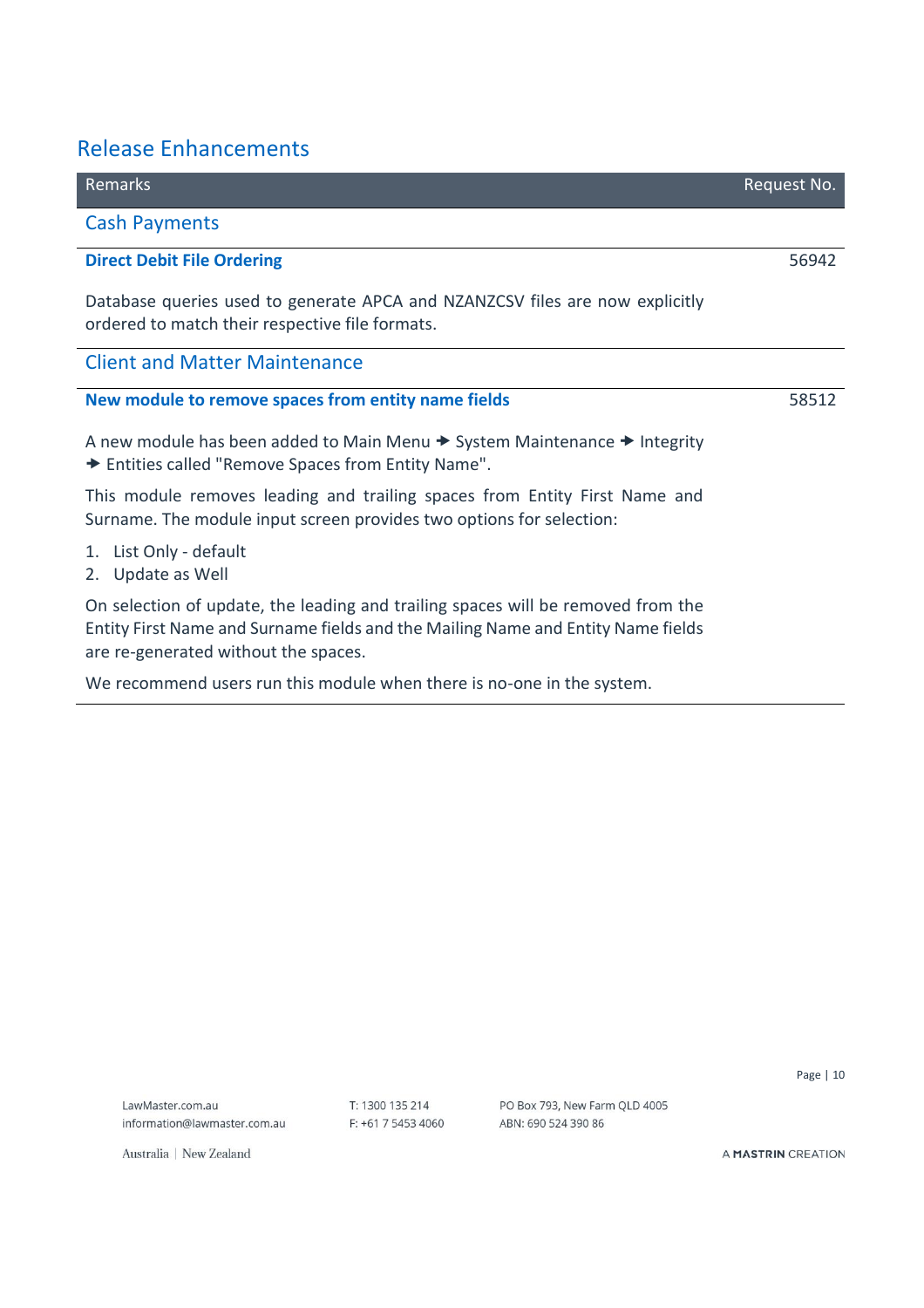# <span id="page-10-4"></span><span id="page-10-3"></span><span id="page-10-2"></span><span id="page-10-1"></span>**Invoice cost transactions not appearing on Bill in date order** Corrected an issue where invoice cost transactions were intermittently not appearing in date order. Cost transactions listed in Table 2 of WP Form BB are now explicitly sorted by date order. 57536 **Validation added for Reserved Words in Cost Transactions**  Use of Reserved Words in cost transactions caused unbilled disbursements to display incorrectly. Validation has been added to the Cost Journal Input and Modify Cost Transaction forms to ensure users are unable to add a narrative to the Remarks field that commences with reserved words "Reverse", "Transfer" or "Split". The error message is displayed as follows "The word 'Split' is reserved and cannot be entered at the beginning of the Remarks field." 57734 **Debtors Invoice Adjustments on GST are reporting incorrectly in Masterpiece Feed File** Corrected an issue where if GST only was credited to an invoice via Debtor Journal Input, the transaction incorrectly appeared in the Masterpiece export feed file as a debit. 57293 Document Management **Template field in Forms now accepts Form ID in any Case** Corrected an issue where WP Form Template Variables were missing if WP Template was not referred to in capital letters. Users can now enter a WP Form Template in either upper, lower, mixed, or camel case and the WP Form will be recognised. Validation has been added to the WP Form dialog if an invalid WP Template code is used. 56308 **If Custom Document Property is disabled do not run refresh of TOC** 57401

<span id="page-10-7"></span><span id="page-10-6"></span><span id="page-10-5"></span>Automatic refresh of Table of Contents is disabled where Custom Document Properties is disabled.

 $T: 1300135214$  $F$ : +61 7 5453 4060

PO Box 793, New Farm QLD 4005 ARN: 690 524 390 86

A MASTRIN CREATION

Australia | New Zealand

<span id="page-10-0"></span>Costing and Billing

Page | 11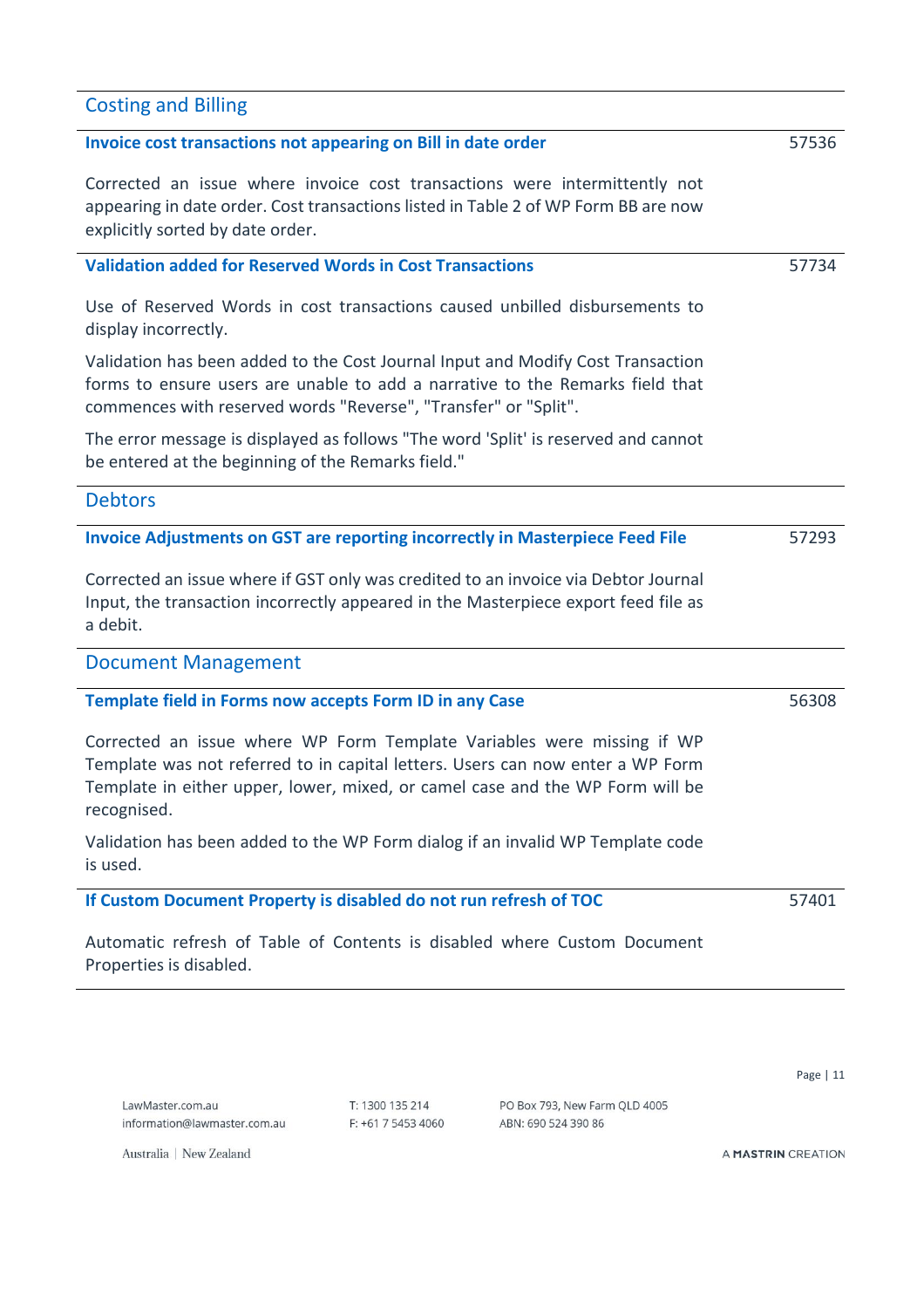<span id="page-11-5"></span><span id="page-11-4"></span><span id="page-11-3"></span><span id="page-11-2"></span><span id="page-11-1"></span><span id="page-11-0"></span>Page | 12 **Folio Enquiry using Elasticsearch not returning results for Blacklisted File Types** Blacklisted file types were not included in the indexing process for Elasticsearch and were therefore not returned in Folio Enquiry searches. On upgrade to Cuba, blacklisted file types will be re-indexed and the precis able to be queried from Folio Enquiry. 59023 **Resolve "Index outside the bounds of the Array" error on Login** Corrected an issue where user was presented with an "Index was outside the bounds of the array" error at the time of login. Issue was a result of the Checkout file becoming corrupt where auto check-in was enabled. 58445 **Emails with Inline Images are no longer flagged as Attachments** Resolved an issue where emails were being flagged as having an attachment where in-line images were used. Integrated Searching **Upgrade WebBrowser to WebView2 for GlobalX Search Integration** The WebBrowser control has been replaced with WebView2 to navigate to GlobalX URLs. 57689 **Update references from SAI Global to Dye & Durham**  References have been updated from SAI Global to Dye & Durham in the following areas: 1. SPR Parameter - modified Description to "Dye & Durham" where Par\_Type = SPR and Par\_Code = SAI 2. Job Scheduler - Where Job Search Provider = "SAI" in Details field, modified: a. Job Name to "Search Providers - Dye & Durham" b. Description to "Check if there are Dye & Durham search responses" 3. Searches tab - Context Menu selection "New Search" - modified option for "SAI Global" to Dye & Durham" 4. Searches tab - Context Menu selection "Check Responses" modified option for "SAI Global" to Dye & Durham" 5. Search Provider Mappings - displays Parameter Description rather than Parameter Code for all rows including SAI, Infotrack and GlobalX. On upgrade, clients to update Base URL and Response URL if not already done. 58223 Knowledge Management **Omni Search** A new search control has been added to LawMaster that allows users to perform searches across multiple categories at the same time. Omni Search is based on the foundations of 58488

 $T: 1300135214$ 

 $F$ : +61 7 5453 4060

PO Box 793, New Farm QLD 4005

ARN: 690 524 390 86

Australia | New Zealand

information@lawmaster.com.au

<span id="page-11-7"></span><span id="page-11-6"></span>LawMaster com au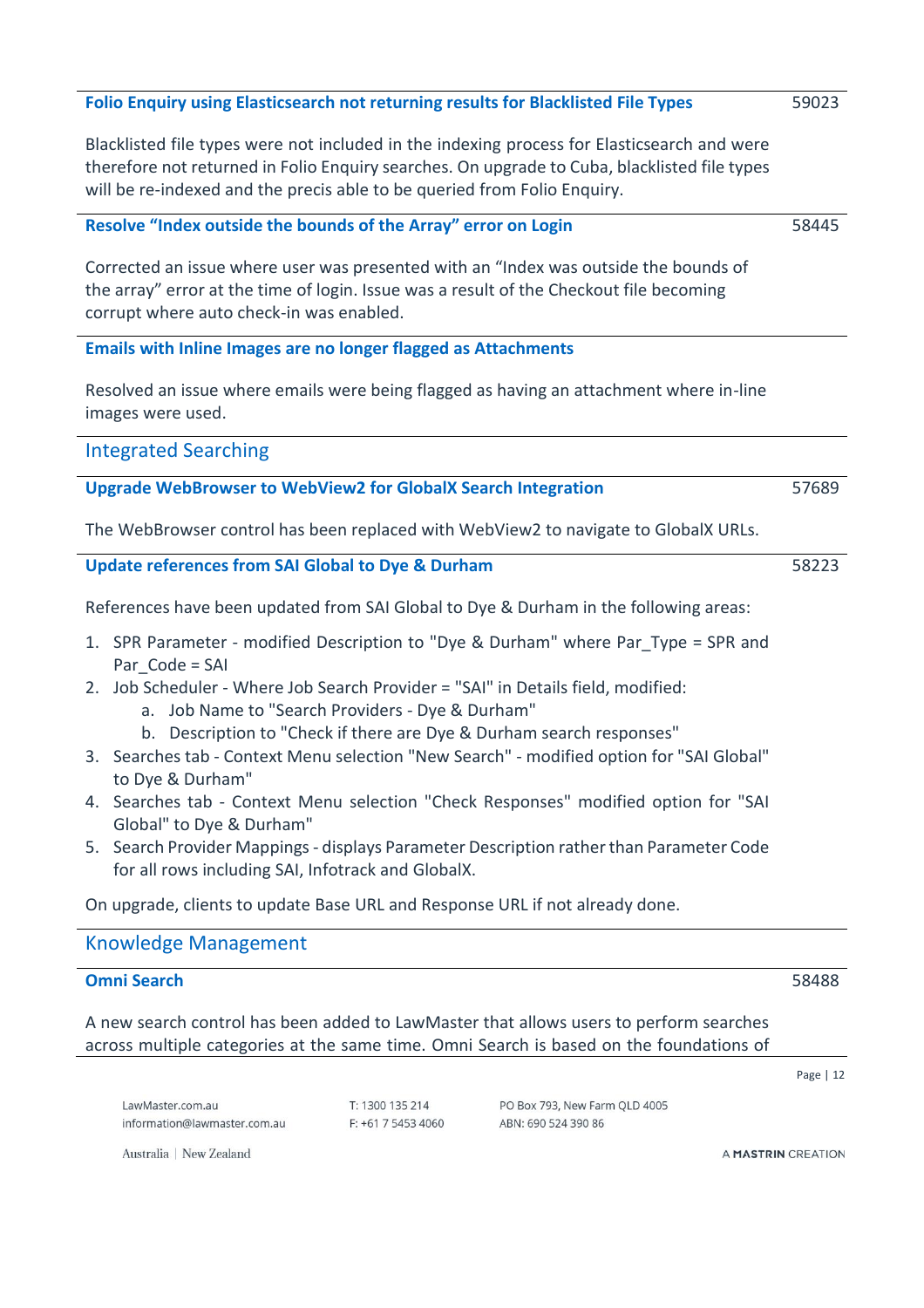the Knowledge Workbench and can be accessed from within LawMaster by selecting Ctrl+F or clicking on Search LawMaster button in the Menu Bar.

#### **Searching Across All Categories**

A search string of at least 3 characters including a series of words or phrases can be entered and on selecting Enter a search across all categories listed below is initiated. The user will be presented with up to 5 records for each category where a result is found. Further records can be viewed for each category by selecting View All Results. Selecting a search record will open the record in the enquiry screen for all categories except matter which will open the matter.

#### **Matter Number Search**

A user can open a matter directly from Omni Search by entering a number and selecting enter in the Omni Search field.

#### **Prefix Searching**

A search can be limited to a specific category by entering a prefix before the search term including:

- ❖ Matters m-
- ❖ Folios f-
- ❖ Entities c-
- ❖ Document Templates t-
- ❖ Deeds d-
- ❖ Library Catalogue l-
- ❖ Programs p-

Where a result is returned for the specified category up to 30 records are displayed to the user with the option to View All Results if required.

Omni Search Status is displayed to the right of the input field and in the LawMaster Status Bar. The user can select the Cancel Search button if results have not been returned.

#### <span id="page-12-0"></span>**Omni Search initiated on selecting Enter**

Omni Search is initiated by the user selecting Enter following the input of search criteria.

If the user makes a change to search criteria, except for Matter Number search, whilst Omni Search is in progress and re-selects Enter the existing search is cancelled and a new one commenced. If user makes a change to search criteria by entering matter number, initial Search is cancelled, and message "Search Finished" displayed.

 $T: 1300135214$  $F: +61754534060$ 

PO Box 793 New Farm OLD 4005 ARN: 690 524 390 86

59615

Page | 13

A MASTRIN CREATION

Australia | New Zealand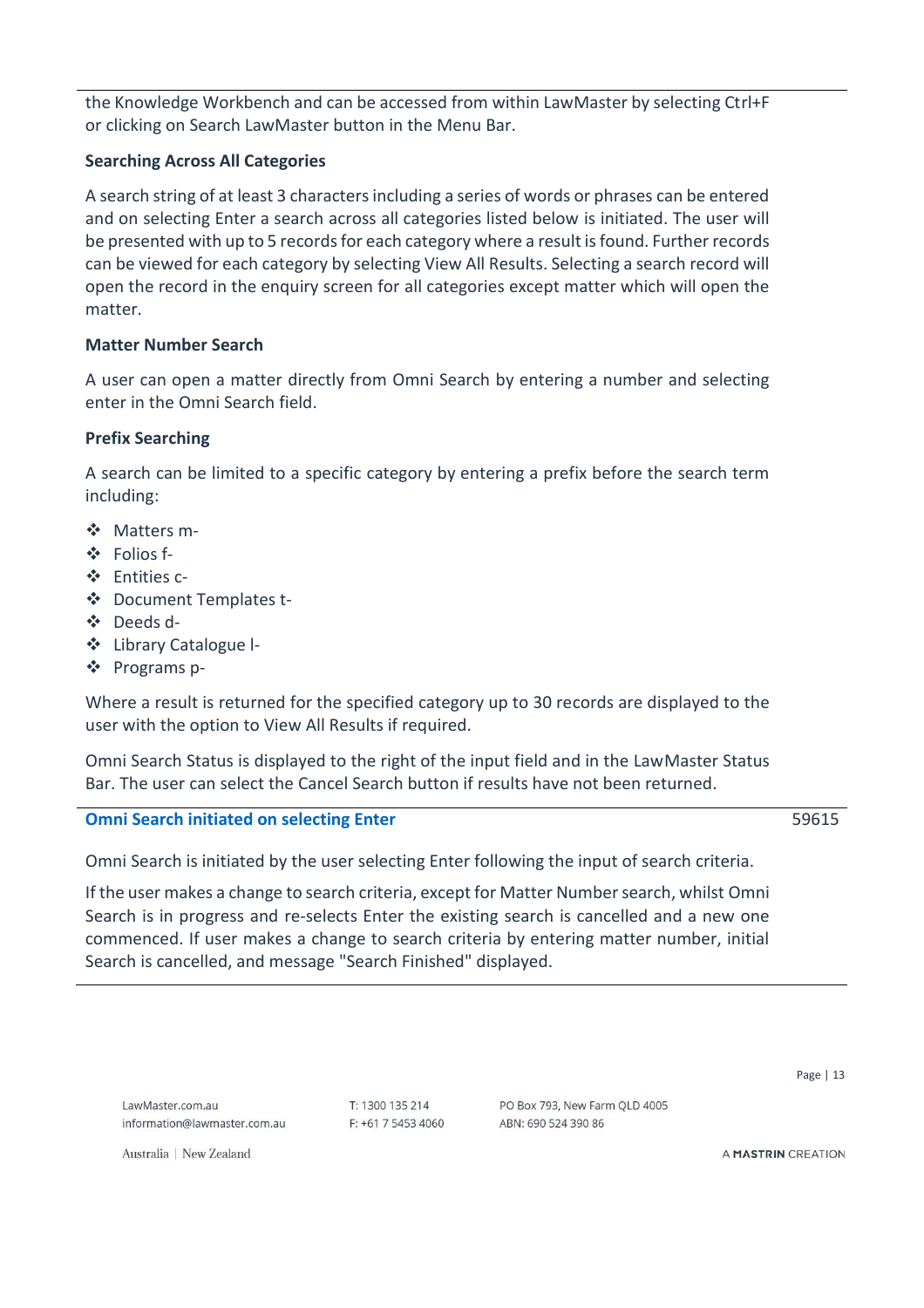#### <span id="page-13-0"></span>**Omni Search on Matters**

When users enter a number and select enter in the Omni Search field, a matter number search is triggered. If a matter is found, it will be opened immediately. If a matter is not found or is unavailable due to security, a message will be displayed.

When users enter an alphanumeric term or phrase in the Omni Search field, the Matter category will search both the matter number and matter description for open matters.

When users enter a prefix of "m-" or "M-" followed by a number or alphanumeric term in the Omni Search field, they will be able to search on both the matter number and matter description for open matters, and only the Matter category will be displayed.

Where users double click on a matter search result, the matter will open. Where users select "View all Matter Results" the Matter Search screen will open with all matters in the search displayed. If the Matter Search window has custom sorting, this will override the default order in Omni Search. Users need to clear sorting to revert to search result order.

#### <span id="page-13-1"></span>**Omni Search on Entities**

59062

When users enter a number OR alphanumeric term in the Omni Search field, the Entity category will search on both the entity id and entity name.

When users enter a prefix of "c-" or "C-" followed by a number or alphanumeric term in the Omni Search field, they will be able to search on both the entity id and entity name, and only the Entity category will be displayed.

Where users double click on a search result, the Entity Enquiry screen will open with that entity displayed. Where users select "View all Entity Results" the Entity Enquiry screen will open with all Entities returned in the search displayed. If Entity Enquiry window has custom sorting, this will override the default order in Omni Search. Users need to clear sorting to revert to search result order.

#### <span id="page-13-2"></span>**Omni Search on Folios**

When users enter a number OR alphanumeric term in the Omni Search field, the Folio category will search on the folio number, precis and folio contents where Elasticsearch is enabled, and the folio has not been skipped during the indexing process.

When users enter a prefix of "f-" or "F-" followed by a number or alphanumeric term in the Omni Search field, they will be able to search on the folio number, precis and folio contents where Elasticsearch is enabled, and the folio has not been skipped during the indexing process with only the Folio category displayed.

LawMaster com au information@lawmaster.com.au  $T: 1300135214$  $F: +61754534060$ 

PO Box 793 New Farm OLD 4005 ARN: 690 524 390 86

Page | 14

Australia | New Zealand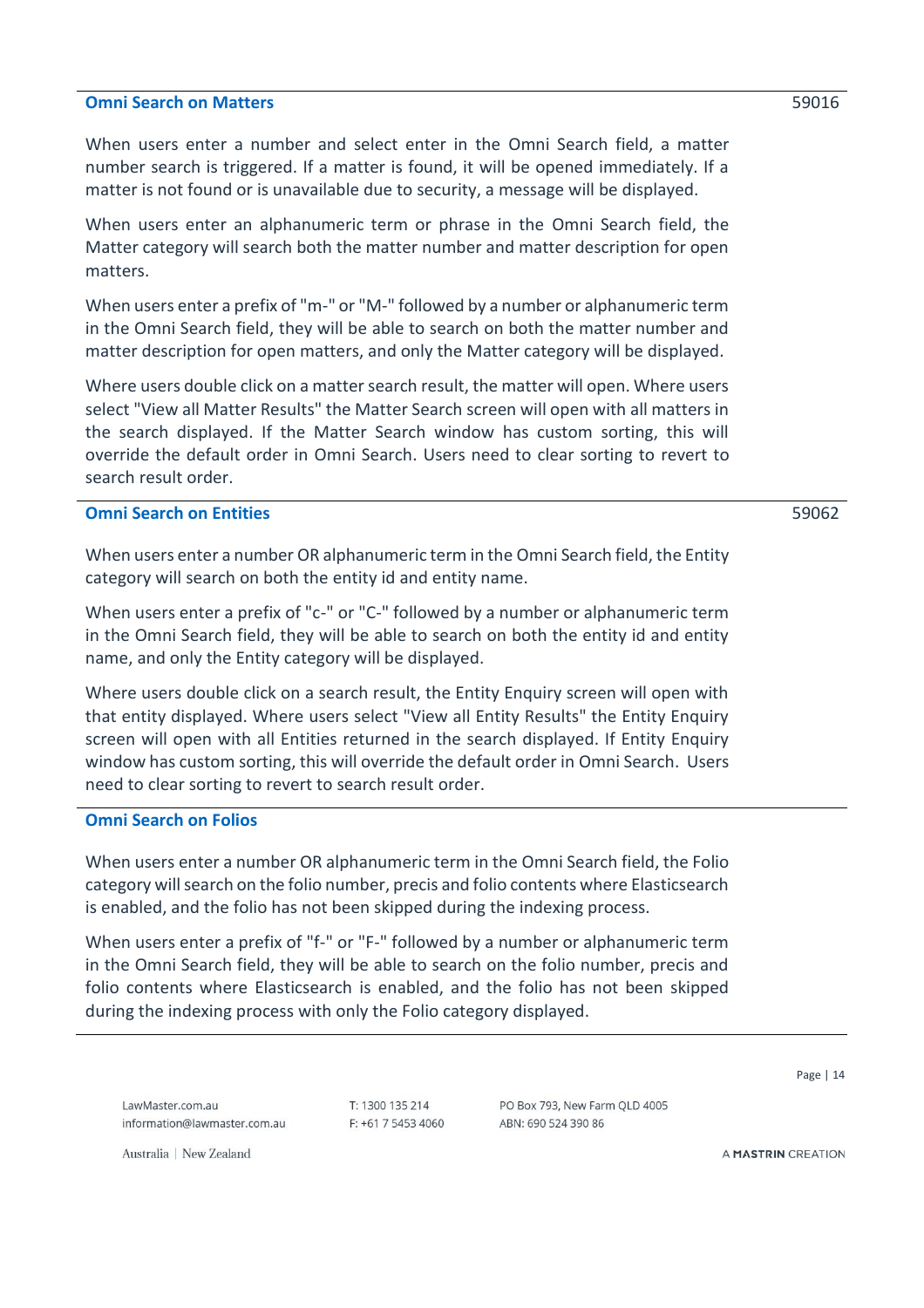Folios will only be displayed if user has access to Folios Enquiry window from Security and has the correct Security Class for the folio records returned.

#### <span id="page-14-0"></span>**Omni Search on Library Catalogue**

When users enter a number OR alphanumeric term in the Omni Search field, the Library category will search on Library Catalogue Title Description field.

When users enter a prefix of "l-" or "L-" followed by a number or alphanumeric term in the Omni Search field, they will be able to search on the title description, and only the Library category will be displayed.

Where users double click on a search result, the Library Catalogue screen will open with that Library item displayed at the top of the grid. Where users select "View all Library Results" the Library Catalogue screen will open with all Library Items returned in the search displayed. If Library Catalogue window has custom sorting, this will override the default order in Omni Search. Users need to clear sorting to revert to search result order.

#### <span id="page-14-1"></span>**Omni Search on Document Templates**

When users enter a number OR alphanumeric term in the Omni Search field, the Templates category will search on Document Templates Description field.

When users enter a prefix of "t-" or "T-" followed by a number or alphanumeric term in the Omni Search field, they will be able to search on the template description, and only the Templates category will be displayed.

Where users double click on a search result, the Document Templates screen will open with that template displayed in the grid. Where users select "View all Template Results" the Document Templates screen will open with all templates returned in the search displayed. If Document Templates window has custom sorting, this will override the default order in Omni Search. Users need to clear sorting to revert to search result order.

#### <span id="page-14-2"></span>**Omni Search on Deeds**

When users enter a number OR alphanumeric term in the Omni Search field, the Deeds category will search on Document Details field.

When users enter a prefix of "d-" or "D-" followed by a number or alphanumeric term in the Omni Search field, they will be able to search on the document details, and only the Deeds category will be displayed.

Where users double click on a search result, the Deeds screen will open with that Deed displayed in the grid. Where users select "View all Deed Results" the Deeds screen will open with all deeds returned in the search displayed. If Deeds window has custom

LawMaster com au information@lawmaster.com.au  $T: 1300135214$  $F: +61754534060$ 

PO Box 793, New Farm QLD 4005 ARN: 690 524 390 86

Australia | New Zealand

A MASTRIN CREATION

Page | 15

59065

59064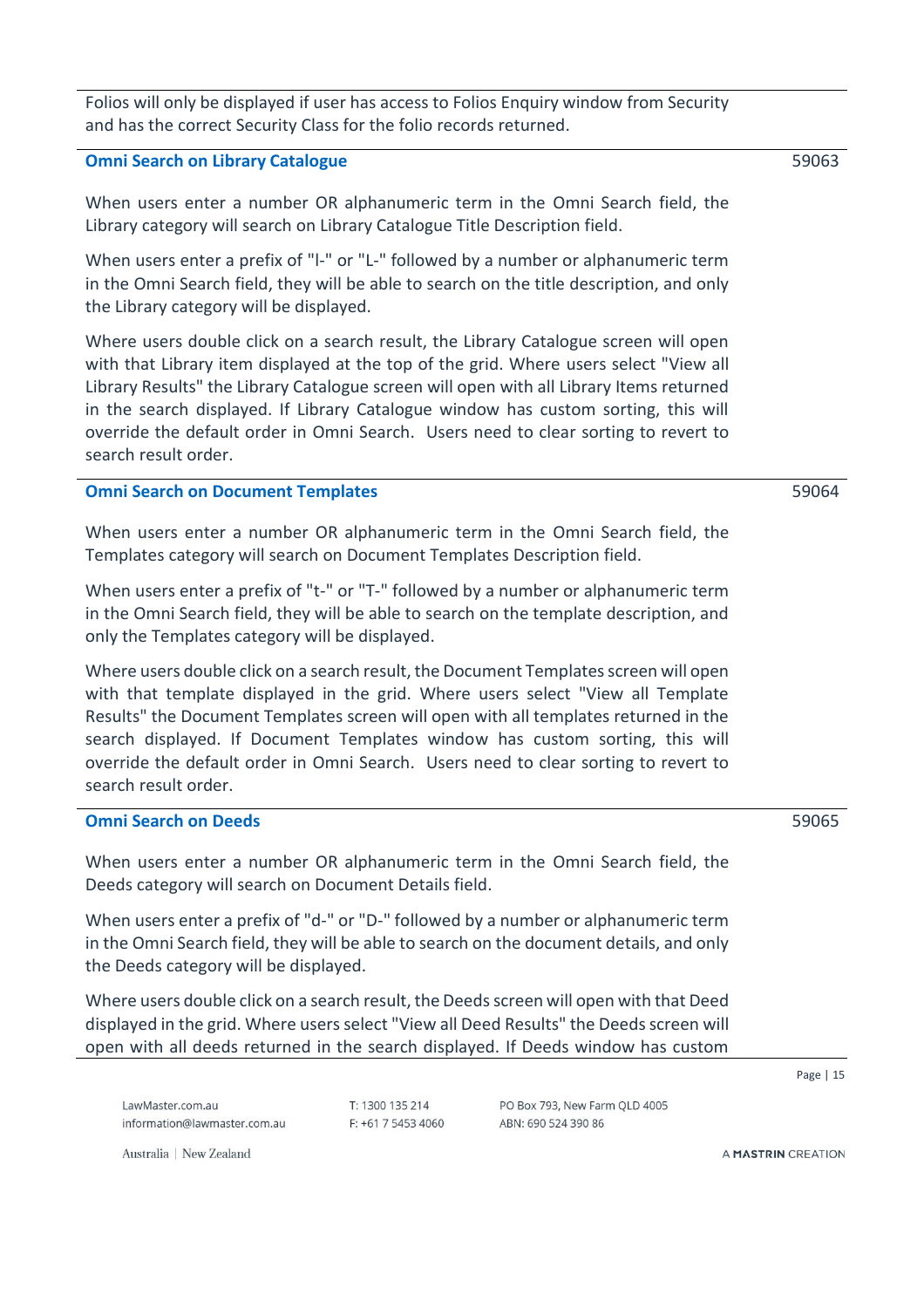sorting, this will override the default order in Omni Search. Users need to clear sorting to revert to search result order.

#### <span id="page-15-0"></span>**Omni Search on Programs**

When users enter a number OR alphanumeric term in the Omni Search field, the Program category will search on the Program Path.

When users enter a prefix of "p-" or "P-" followed by a number or alphanumeric term in the Omni Search field, they will be able to search on the Program Path, and only the Program category will be displayed.

Where users double click on a search result, the Program will open or run. Where users select "View all Program Results" the Find Program grid will open with all Programs returned in the search displayed. If Find Program window has custom sorting, this will override the default order in Omni Search. Users need to clear sorting to revert to search result order.

#### <span id="page-15-1"></span>**Omni Search Results restricted by Program Availability of the User**

Omni Search category results without a prefix will be limited by program access of the logged in user, eg for Matter category, user must have access to Matter Search form from Menubar  $\rightarrow$  Enquiries or Main Menu  $\rightarrow$  Client & Matter  $\rightarrow$  Enquiry. All users can access Programs category but only Programs the user has access to are displayed.

Omni Search using prefix will only return the applicable category results if the user has access to the Program. If the user does not have access to the selected category a message is displayed as follows "[Category Name] Search is not available." E.g., "Matter Search is not available."

If user does not have Program Access to Knowledge Workbench, then a message is displayed "User is not authorised for Knowledge Workbench" on selection of the ellipses in Omni Search.

#### <span id="page-15-2"></span>**Cancel and Timeout of Omni Search**

Omni Search can be cancelled by either selecting the Cancel Search button to right of the input field or Esc key. A 10-minute timeout for Omni Search has been hardcoded.

On completion of search or the search status changes, if user is on another screen the Omni Search tab takes focus.

Status Bar displays the Omni Search Status as follows:

- ❖ Search Cancelled
- ❖ Search Finished
- ❖ Search Timed Out

LawMaster com au information@lawmaster.com.au  $T: 1300135214$  $F: +61754534060$  PO Box 793, New Farm QLD 4005 ARN: 690 524 390 86

Page | 16

A MASTRIN CREATION

59361

59420

59066

Australia | New Zealand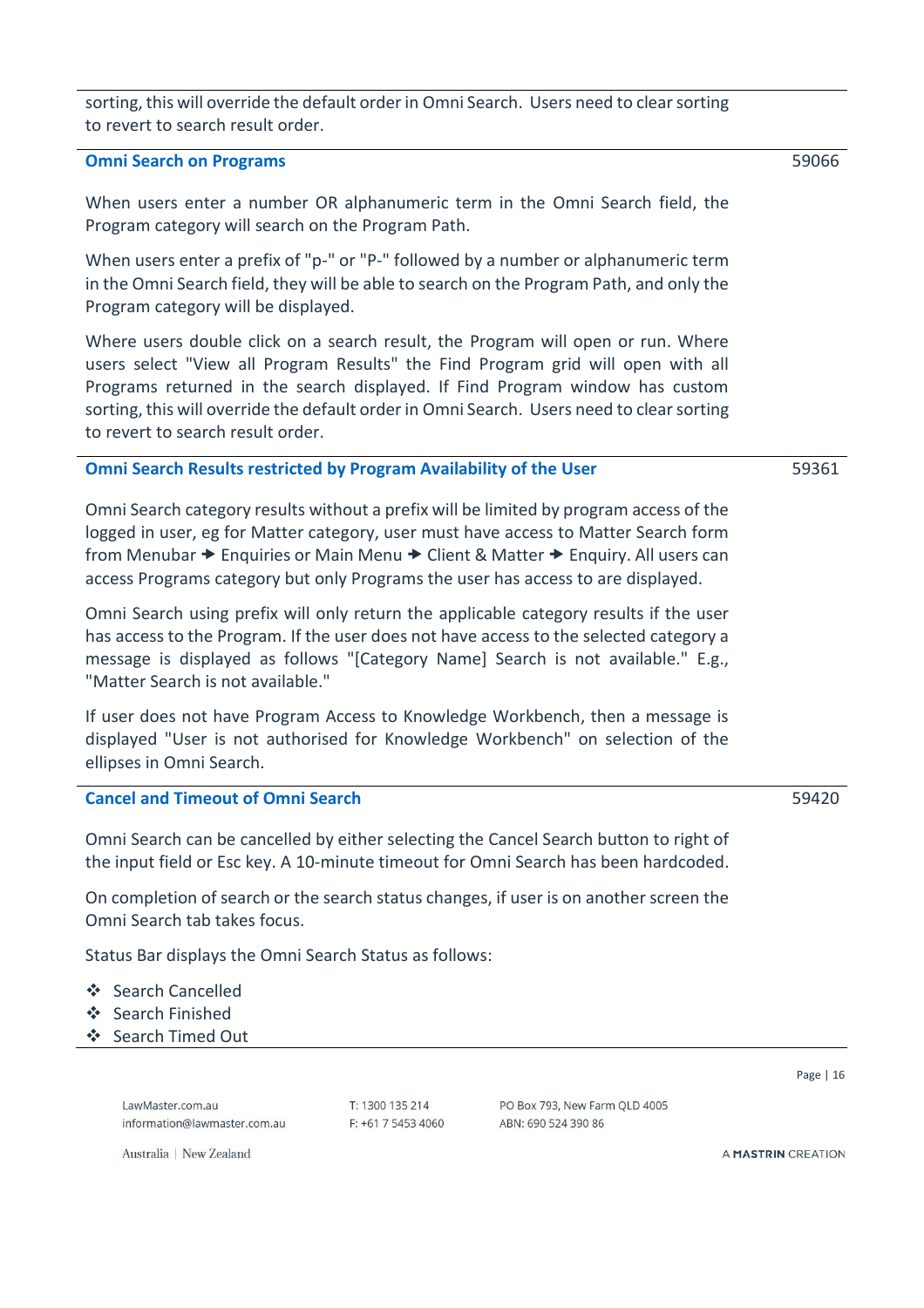#### ❖ Search Stopped by Error e.g., syntax error

#### <span id="page-16-0"></span>**Outlook**

#### <span id="page-16-1"></span>**Improvements to Outlook Integration**

To improve integration with LawMaster and Outlook, changes have been made to the following functions:

| ❖ Outlook → Tasks → Context menu → Connect to LawMaster File |  |
|--------------------------------------------------------------|--|
|--------------------------------------------------------------|--|

- ❖ Outlook → Tasks → LawMaster Ribbon → Connect to File
- ❖ Outlook Appointments LawMaster Ribbon Connect to Matter

<span id="page-16-2"></span>**Saving Attachments when saving Multiple Emails Message can be Disabled** 57215

The message displayed to the user when dragging multiple emails to LawMaster, "Saving Attachments as separate Folios is not supported if multiple Emails are selected." can now be disabled by selecting the checkbox in the message form.

If selected by user, the setting is saved to the ViewConfig.json file stored in the following location:

C:\Users\[username]\AppData\Roaming\LawMaster\PracticeManagement\ViewCon fig.json

#### <span id="page-16-3"></span>**User can choose to Sync Bring-ups/Tasks using Bring-ups Timer**

An additional option of 'Sync using Timer' has been made available for the synchronisation of added or updated Bring-ups / Tasks from Security  $\rightarrow$  Maintain User Security  $\rightarrow$  Select Resource  $\rightarrow$  Outlook Synchronisation  $\rightarrow$  Tasks, to stop the real time push of newly created or updated Bring-ups.

Where a user has this selection enabled, Bring-ups will be synched to Outlook tasks in line with the time set in Outlook Integration  $\rightarrow$  Bring-ups Synchronisation Timer. If the Bring-ups Sync Timer is set to 0 all bring-ups syncing is disabled.

If a conflict is received during the sync process, the item in conflict is skipped and any remaining items completed.

The option Action LawMaster Bring-up from Outlook Task from Outlook Tasks context menu will be pushed to LawMaster at the next sync whereas Delete LawMaster Bringup is immediate.

LawMaster com au information@lawmaster.com.au  $T: 1300135214$  $F$ : +61 7 5453 4060

PO Box 793 New Farm OLD 4005 ARN: 690 524 390 86

Page | 17

56725

57488

Australia | New Zealand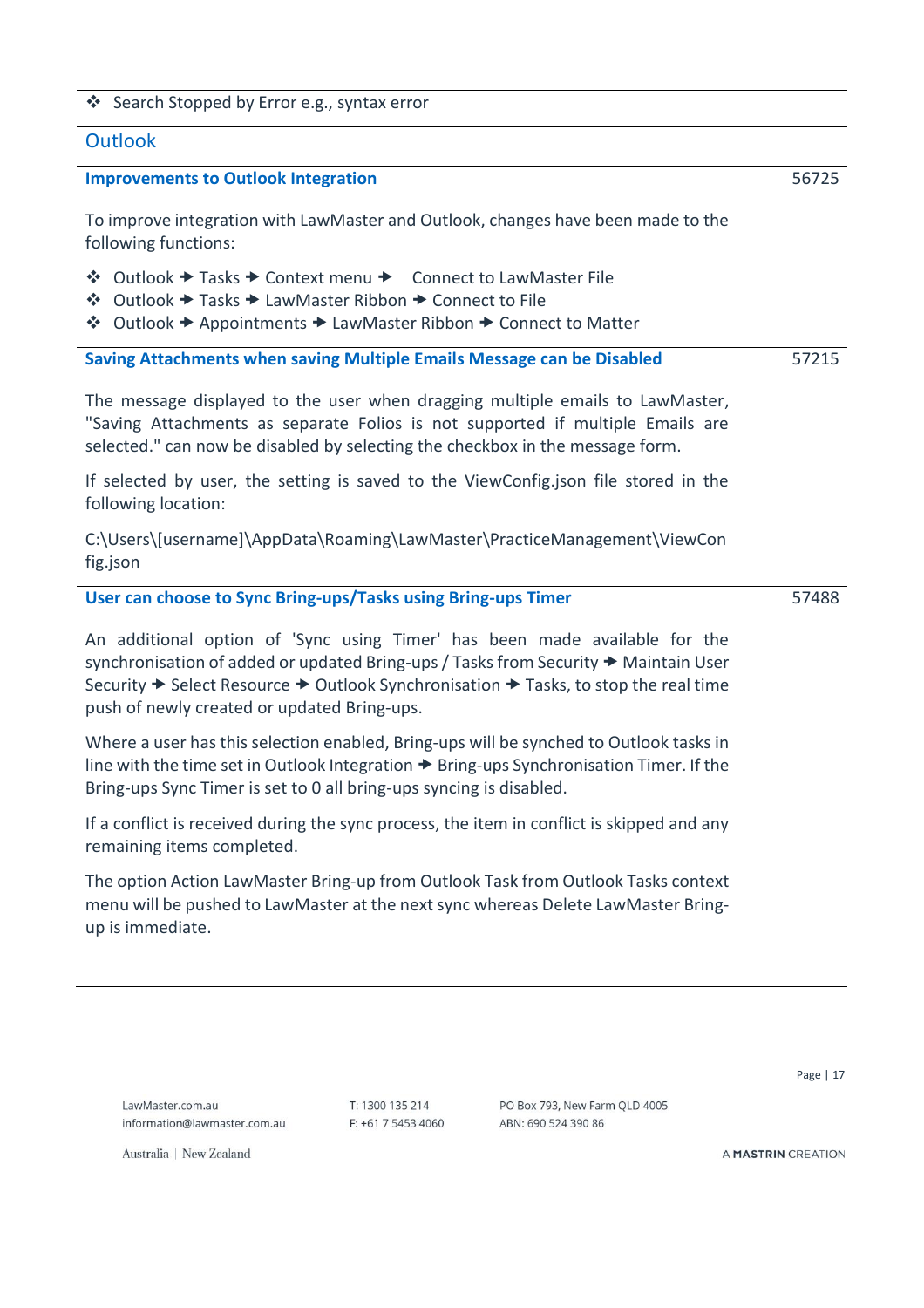#### <span id="page-17-0"></span>**Outlook Add-in Installation files updated to refer to VSTOR**

The message displayed to user if VSTOR is not installed has been updated as follows:

"The Visual Studio 2010 Tools for Office Runtime (also known as VSTOR) is not installed. Please download and install the latest version from the Microsoft Download Center."

A copy of the VSTOR files have been made available from the LawMaster Client Service Centre  $\rightarrow$  Other Downloads for users upgrading to Cuba.

#### <span id="page-17-1"></span>Payroll

#### <span id="page-17-2"></span>**Cessation Type to be recorded**

The reason for termination of an employee is required to support STP Phase 2 processing as defined by the Cessation Type Code.

New Cessation Type Codes have been added to parameters in order to record the Cessation Type Code and Description, defined by the ATO as follows:

- V Voluntary Cessation
- I III Health
- D Deceased
- R Redundancy
- F Dismissal
- C Contract Cessation
- T Transfer

A new field labelled "Cessation Type" with lookup for Code and Description has been added on Employee Details  $\rightarrow$  More tab. "Terminated Date" has been relabelled "Cessation Date" in both Employee Details and Employee Enquiry grid. "Reason" has been relabelled "Remarks" in both Employee Details and Employee Enquiry grid.

Validation has been added to "Cessation Type" field as follows:

1. "Cessation Type" cannot be blank if a "Cessation Date" is nominated.

Validation has been added to "Cessation Date" field as follows:

- 1. "Cessation Date" cannot be blank if a "Cessation Type" is selected.
- 2. "Cessation Date" cannot be greater than 10 years from Today.

LawMaster com au information@lawmaster.com.au  $T: 1300135214$  $F: +61754534060$  PO Box 793, New Farm OLD 4005 ARN: 690 524 390 86

A MASTRIN CREATION

Page | 18

Australia | New Zealand

55651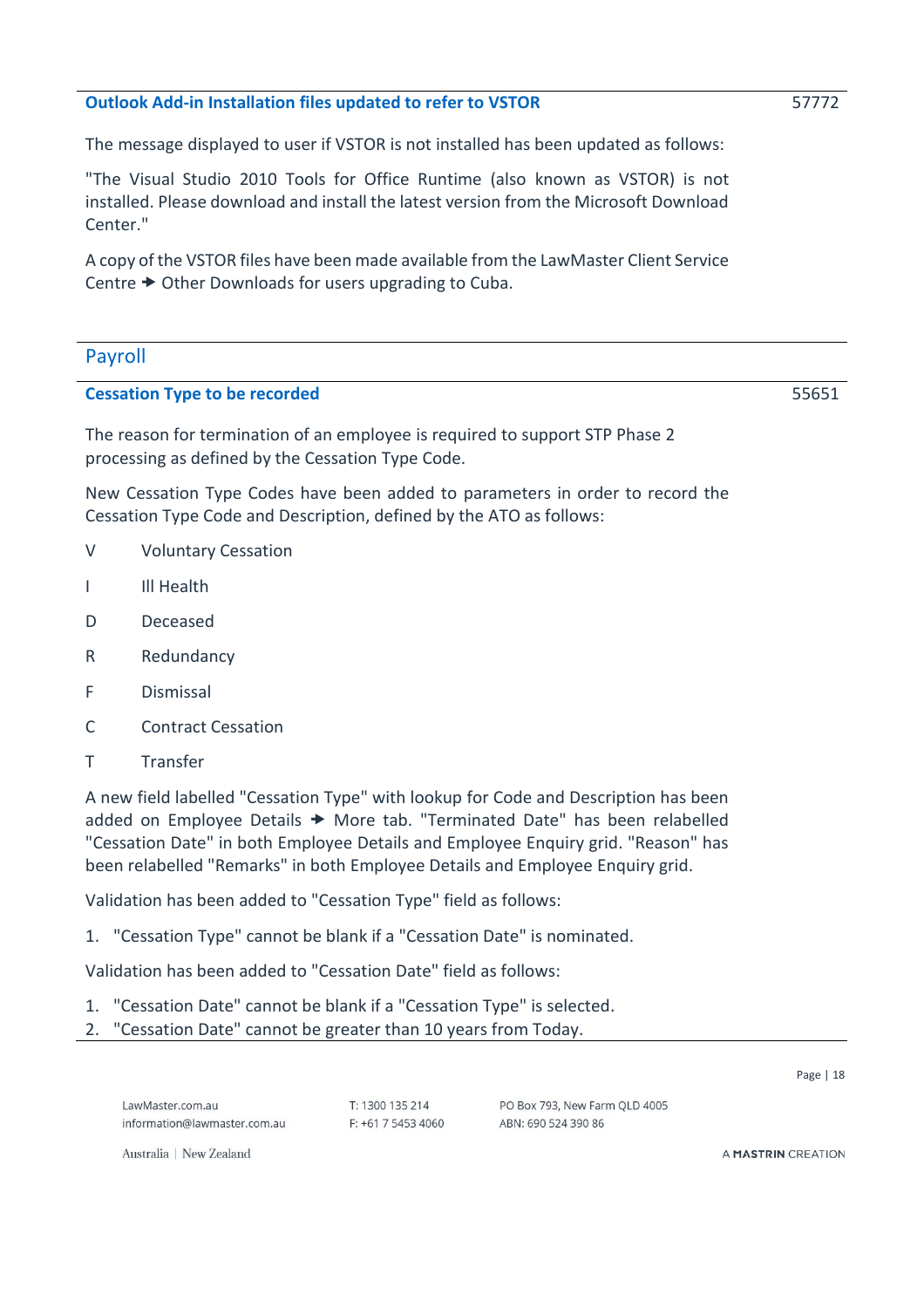3. "Cessation Date" cannot be earlier than Date Hired

A "Cessation Type" column has also been added to STP Reconciliation Report Grid and "Termination Date" has been changed to "Cessation Date".

# <span id="page-18-0"></span>**Duplicate Run Number Issue in Payroll**

Corrected an issue where the Last EFT Number value was used to generate the run number in Payroll and in some instances caused a duplicate run number to be allocated across Bank Accounts. Payroll run numbers are now generated using the ZZ-RN Parameter to ensure no duplication can occur.

#### <span id="page-18-1"></span>**Tax Scales for Tax Treatment Code Generation**

On upgrade, the following Payroll Tax Scales parameters will be updated to 'not visible' as they are no longer relevant:

1H, 1HS, 2H, 2HS, 7, 7H, 7HS, 7S.

A new Payroll Tax Scale Parameter will be added as follows:

Par Code = 3S

Par\_Description = STSL plus Non-resident

Par visible  $=$  Y

#### <span id="page-18-2"></span>**Employment Basis**

A new field has been added to the "Payroll Classification Code" parameter (Parameters Payroll) labelled "Employment Basis Code" that has the following options for selection:

- ❖ Full time
- ❖ Part time
- ❖ Casual
- ❖ Death Beneficiary

The Employment Basis Code field is mandatory on Add/Modify of the Payroll Classification Code parameter.

On upgrade to Cuba, existing Payroll Classification Code parameters will be mapped by first character of the Description field as follows:

 $\hat{\mathbf{v}}$  F<sup>\*</sup> = Full time  $\mathbf{\hat{P}}^*$  = Part time  $\mathbf{\hat{P}}$  C<sup>\*</sup> = Casual

> LawMaster com au information@lawmaster.com.au

 $T: 1300135214$  $F: +61754534060$  PO Box 793, New Farm QLD 4005 ARN: 690 524 390 86

A MASTRIN CREATION

Page | 19

Australia | New Zealand

56987

56440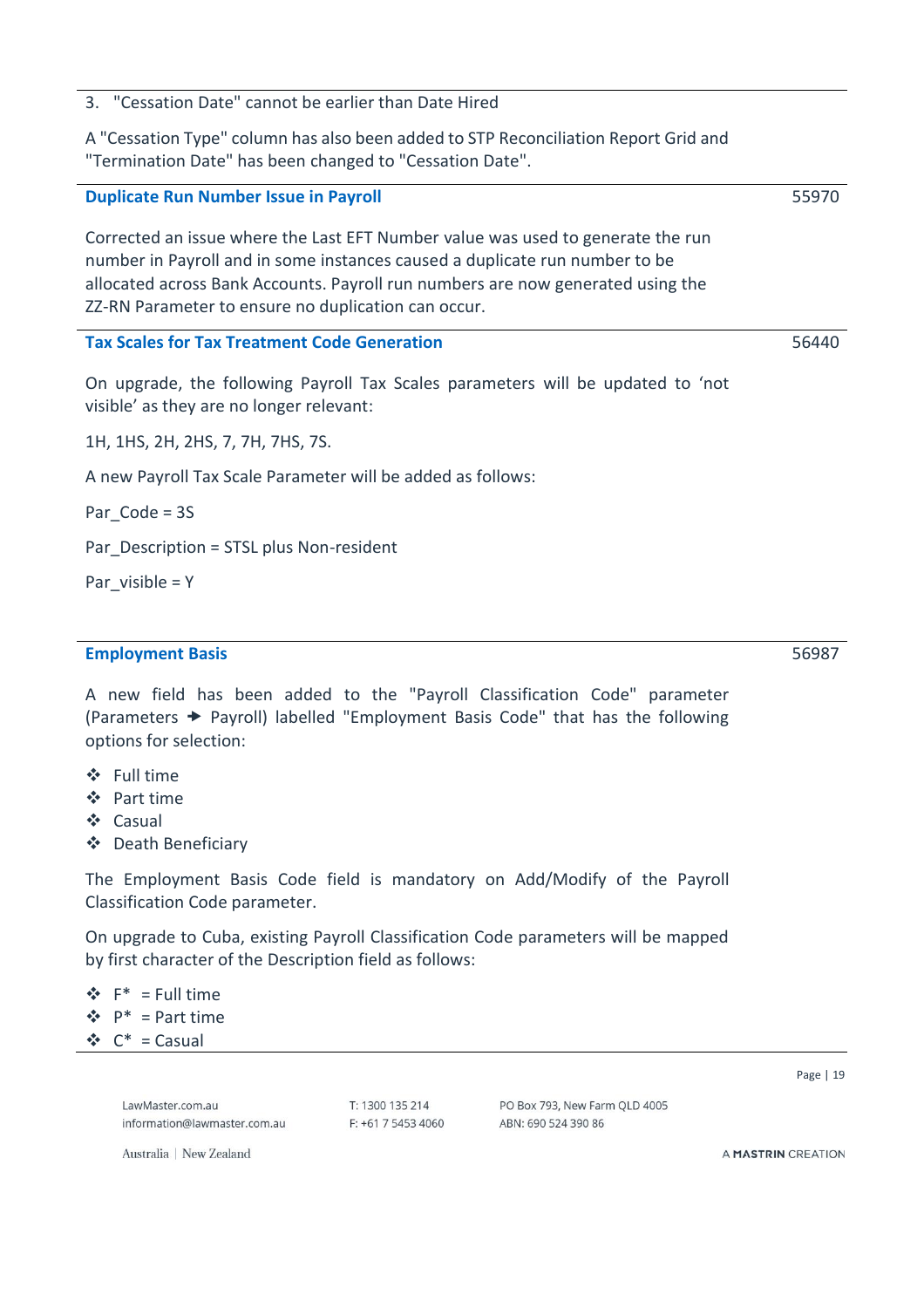- $\mathbf{\Phi}$  T<sup>\*</sup> = blank
- ❖ Other = blank

Following upgrade to Cuba, system administrators should review the Payroll Classification Codes to ensure the Employment Basis Code has been mapped correctly.

#### <span id="page-19-0"></span>**New Field on STP Report Status to display Pay Event Service used**

A new column has been added to the STP Report module (Main Menu  $\rightarrow$  Payroll and Personnel  $\blacktriangleright$  Single Touch Payroll STP Report Status) called 'STP Service' which lists the STP Pay Event Version used to compile the STP Report at the time it was sent to the ATO.

On upgrade, all existing STP Report records will include the STP Service of 'Payroll Event 2018". Once STP Phase 2 has been enabled in the next release instructions will be provided on how to switch to the new service.

#### <span id="page-19-1"></span>**Validation on Medicare Code**

Validation has been added to Employee  $\rightarrow$  Pay Details tab as follows: Medicare Levy Reduction cannot be claimed against Tax Scale commencing with 1, 3 or 4.

#### <span id="page-19-2"></span>**Tax Offset reporting to support STP Phase 2**

On upgrade, Employee details  $\rightarrow$  Pay Details tab displays one field for Tax Offset which is the sum of values previously stored in the Zone Allowance and Family Tax Benefit field. Family Tax Benefit / Dependent Allowance is no longer displayed to user. All changes to these fields are captured in the audit trail for employee.

A Tax Offset amount greater than zero can only be claimed where Tax Scale 2, 2S, 5 or 6 are selected. On selection of OK in the Employee Details Pay Details tab, validation has been added to the Tax Offset field as follows:

1. If Tax Offset > 0 then Tax Scale must equal 2, 2s, 5 or 6. If that is not the case, a validation message is displayed as follows "Tax Offset amount can only be applied where Tax Free Threshold claimed."

2. If Tax Offset < 0, a validation message is displayed as follows "Must be greater than or equal 0."

Test Tax Calculations module (Main Menu  $\rightarrow$  Payroll and Personnel  $\rightarrow$  Administration) no longer provides for Dependent Allowance Input or Output.

"Family Tax Benefit" column has been removed from the Employee Enquiry Grid and "Zone Offset" has been renamed "Tax Offset".

LawMaster com au information@lawmaster.com.au  $T: 1300135214$  $F: +61754534060$  PO Box 793, New Farm QLD 4005 ARN: 690 524 390 86

Page | 20

56993

57069

57073

Australia | New Zealand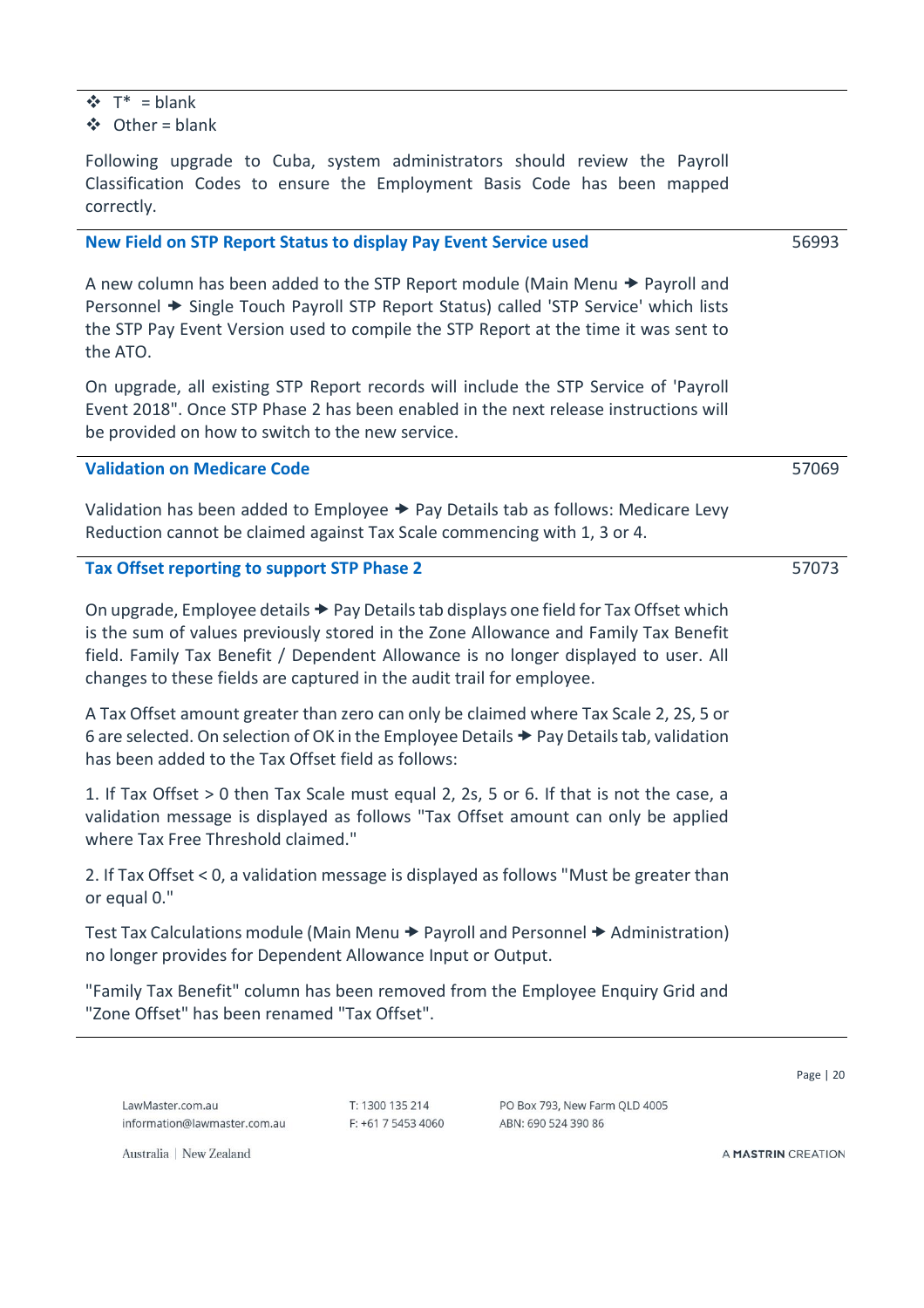#### <span id="page-20-0"></span>**Display Pay Period Dates on Review Timesheets grid**

Two new columns have been added to Review Timesheets grid (Main Menu → Payroll and Personnel  $\rightarrow$  Payroll Processing  $\rightarrow$  Input and Review Timesheets) as follows:

1. Pay Period From - Displays the Pay From value for each employee's pay record reported.

2. Pay Period To - Displays the Pay To value from each employee's pay record reported.

"Pay Date From" and "Pay Date To" columns have been relabelled "Pay Period From" and "Pay Period To" in Employee  $\rightarrow$  Earnings History Tab and Generate Timesheets Grid.

On Modify Timesheet, "Override Tax" and "Tax" amount fields can now be modified without having to select Modify Header.

#### <span id="page-20-1"></span>**Cumulative Earnings Summary Report can be reported for Previous Year**

Cumulative Earnings Summary Report (Main Menu  $\rightarrow$  Payroll and Personnel  $\rightarrow$ Reporting) has been updated to allow for user to report for both the current and previous payroll year.

Input Date Fields have been modified:

- ❖ "Month date From" has been changed to "Pay Date From"
- ❖ "Month date To" has been changed to "Pay Date To"

The following columns have been removed from the Report:

- ❖ "YTD Gross"
- ❖ YTD Tax"
- ❖ YTD Deductions"
- ❖ "YTD Nett"

#### <span id="page-20-2"></span>**Duplicate Pay Transactions Generated**

Corrected an issue where user was able to trigger two instances of audit payroll process by double clicking on the OK button.

#### <span id="page-20-3"></span>**End of Day process now includes Payroll Integrity Check**

The Payroll Integrity module "File Check Employee Earnings" for Current Year and Correct Imbalances set to No is now run within the Generate System control Report module.

LawMaster com au information@lawmaster.com.au  $T: 1300135214$  $F: +61754534060$  PO Box 793 New Farm OLD 4005 ARN: 690 524 390 86

A MASTRIN CREATION

Australia | New Zealand

57256



Page | 21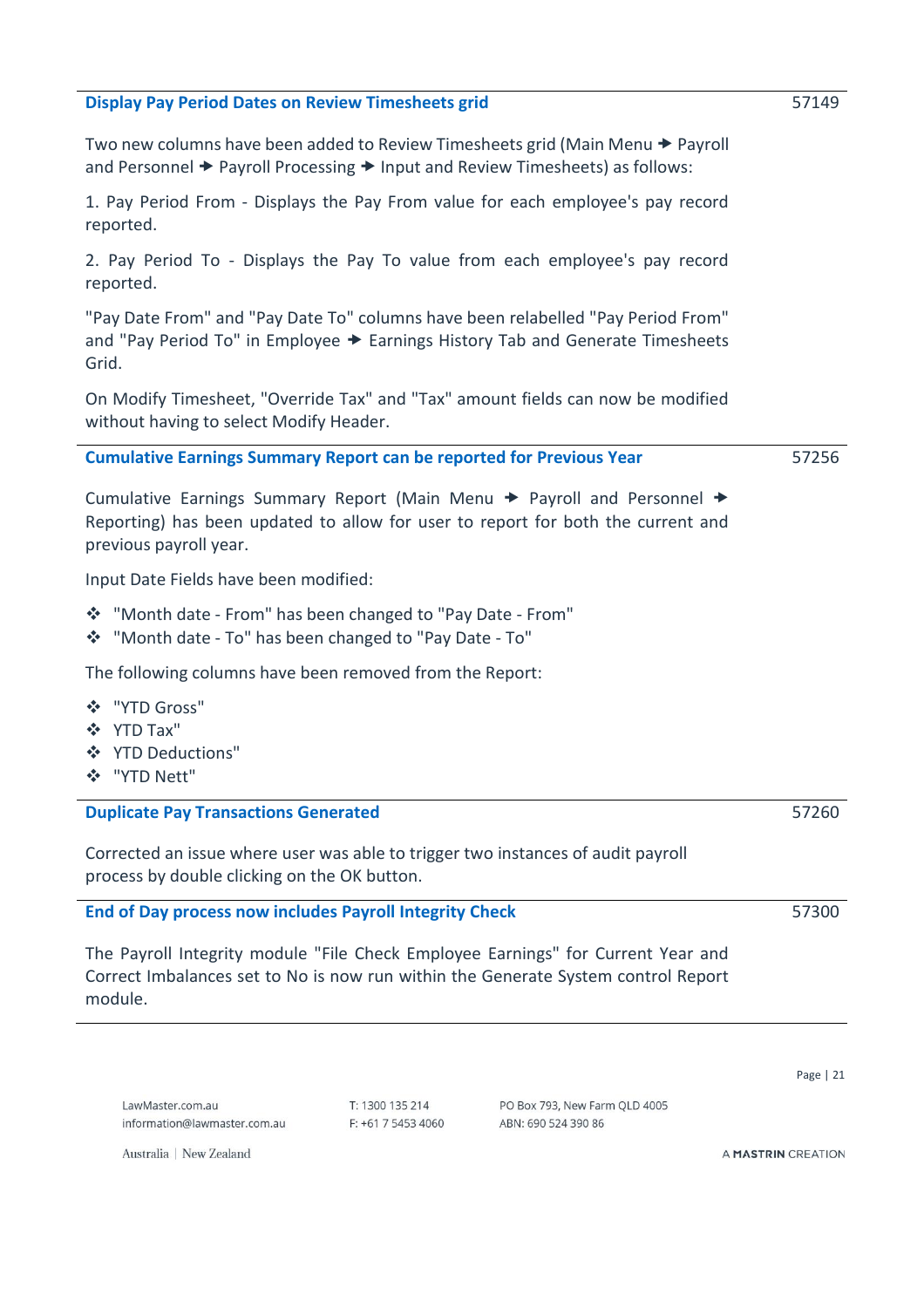If any of the comparison columns as noted below are out of balance, the following message will be displayed in the Messages tab:

"\*\*\* Payroll Transactions and Employee Master Control Table not balanced for Company [Name]"

- ❖ Employee Gross v Earnings Gross
- ❖ Employee Tax v Earnings Tax
- ❖ Employee Deductions v Earnings Deductions

On upgrade previous system control reports will show blank fields for the new columns.

WP Form SYS - Table 2 includes new table fields to report on values as follows:

- ❖ T2\_7 Earnings Gross
- ❖ T2\_8 Earnings Tax
- ❖ T2\_9 Earnings Deductions
- ❖ T2\_10 Earnings Nett

The following columns have been added to the Payroll Tab of the System Control Report:

- ❖ Earnings Gross
- ❖ Earnings Tax
- ❖ Earnings Deductions
- ❖ Earnings Nett

The existing columns have been relabelled:

- ❖ Employee Gross
- ❖ Employee Tax
- ❖ Employee Deductions
- ❖ Employee Nett

#### <span id="page-21-0"></span>**Static Field 52 Super Line on WP Form PPA returns error**

Corrected an issue where an error was returned when a Static Field contained inside a table returned no data instead of converting to \$0.00.

#### <span id="page-21-1"></span>**Payroll Advice WP Form PPA converted to Open XML**

The PPA WP Form has been migrated to Open XML standard and from Cuba only .docx file type is supported. If your PPA WP Forms are of the .doc file type, you need to update your PPA WP Forms as follows.

 $T: 1300135214$ F: +61 7 5453 4060 PO Box 793, New Farm QLD 4005 ARN: 690 524 390 86

A MASTRIN CREATION

Australia | New Zealand

# 57331

Page | 22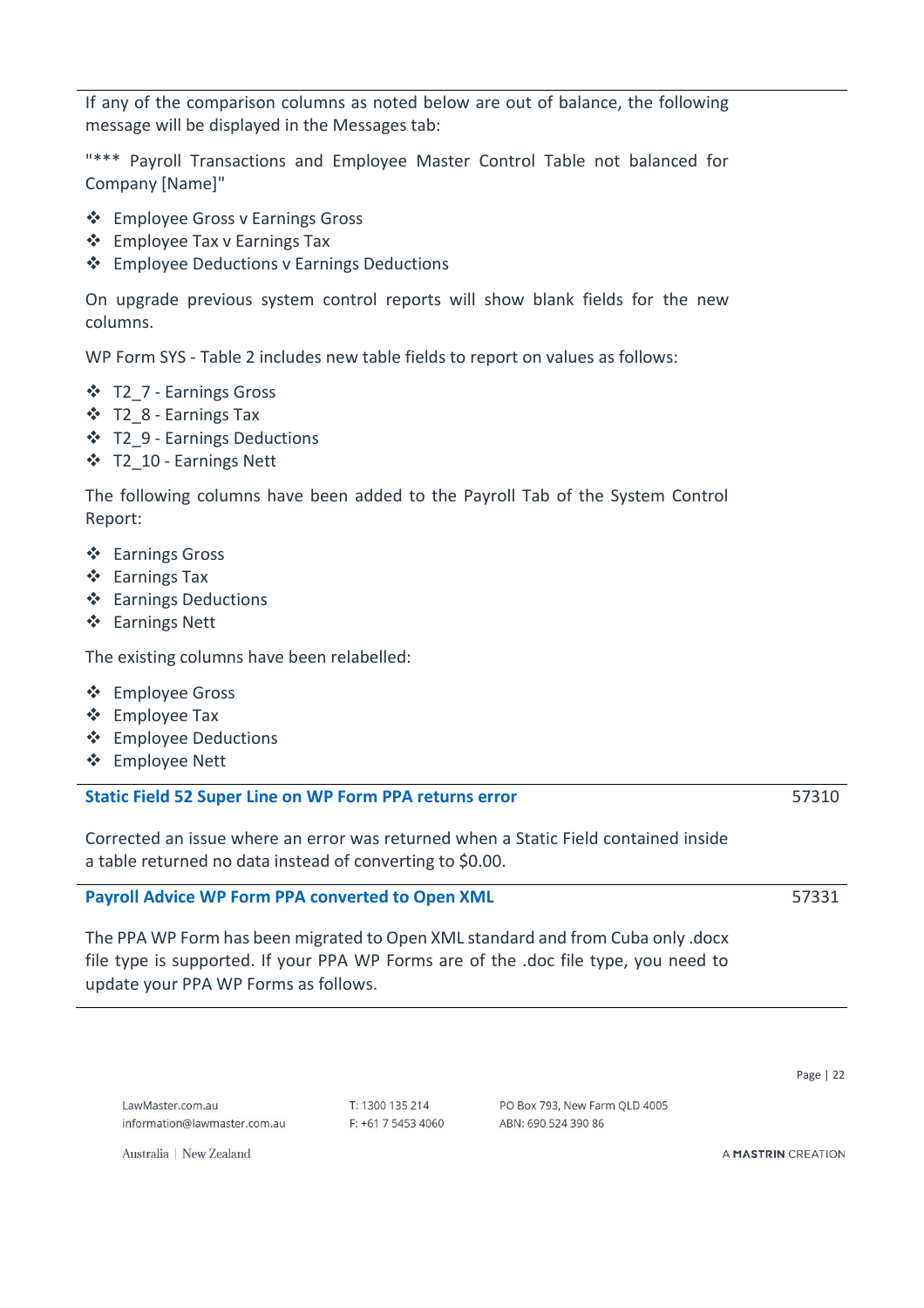- 1. Change the Form file type to .docx: Main Menu  $\rightarrow$  System Maintenance  $\rightarrow$  Forms  $\rightarrow$  Form Enquiry  $\rightarrow$  Select the form  $\rightarrow$  Context Menu  $\rightarrow$  Modify  $\rightarrow$  Form File Name, select Unlock  $\rightarrow$  Change the document type from .doc to .docx.
- 2. Modify the document file type from .doc to .docx and upload the new document to Forms: Main Menu → System Maintenance → Forms → Form Enquiry → Select the form  $\rightarrow$  Context Menu  $\rightarrow$  Modify  $\rightarrow$  Document Upload.

The Print Pay Advices module has been moved to below Audit Payroll Transactions in Main Menu  $\rightarrow$  Payroll and Personnel  $\rightarrow$  Payroll Processing. Some label changes have been made to the module inputs dialog and the module description has been updated as follows:

"This module provides the facility to print pay advices for employees paid by cash, direct bank deposit and/or cheques. The Pay Status of 'Audited Pays' will print pay advices for all employees in the nominated range with an audited pay record that has a Pay Date equal to that nominated. The Pay Status of 'Unaudited Pays' will print pay advices for all employees in the nominated range with unaudited pay records up to and including the nominated Pay Date."

The words "Re-Printed" have been removed from folio precis when Pay Advice folio is created.

<span id="page-22-0"></span>

| <b>STP Module access removed from Main Menu</b>                                                                                                                                                                                                                                                                                                  | 57348 |
|--------------------------------------------------------------------------------------------------------------------------------------------------------------------------------------------------------------------------------------------------------------------------------------------------------------------------------------------------|-------|
| The following modules have been removed from Payroll → Single Touch Payroll folder:                                                                                                                                                                                                                                                              |       |
| 1. Submit STP Update<br>2. Submit EOY Finalisation Declaration to the ATO                                                                                                                                                                                                                                                                        |       |
| On upgrade:                                                                                                                                                                                                                                                                                                                                      |       |
| 1. Users who had access to these modules via Security $\rightarrow$ Maintain User Security $\rightarrow$<br>Programs will no longer have programs selected<br>2. Programs are no longer available for selection from Security $\rightarrow$ Maintain User<br>Security $\rightarrow$ Programs<br>3. Programs are removed from Favourites if used. |       |
| Users can still run these modules from the STP Reconciliation module.                                                                                                                                                                                                                                                                            |       |
| Prevent users from accessing parameters from STP Errors/Warning Tab                                                                                                                                                                                                                                                                              | 57466 |
| Corrected an issue where users that did not have access to the Set Parameters                                                                                                                                                                                                                                                                    |       |

<span id="page-22-2"></span><span id="page-22-1"></span>Corrected an issue where users that did not have access to the Set Parameters program were able to go to Parameters by double clicking on a parameter error on the Validation Errors Tab of STP Reconciliation.

 $T: 1300135214$  $F: +61754534060$  PO Box 793 New Farm OLD 4005 ARN: 690 524 390 86

A MASTRIN CREATION

Page | 23

Australia | New Zealand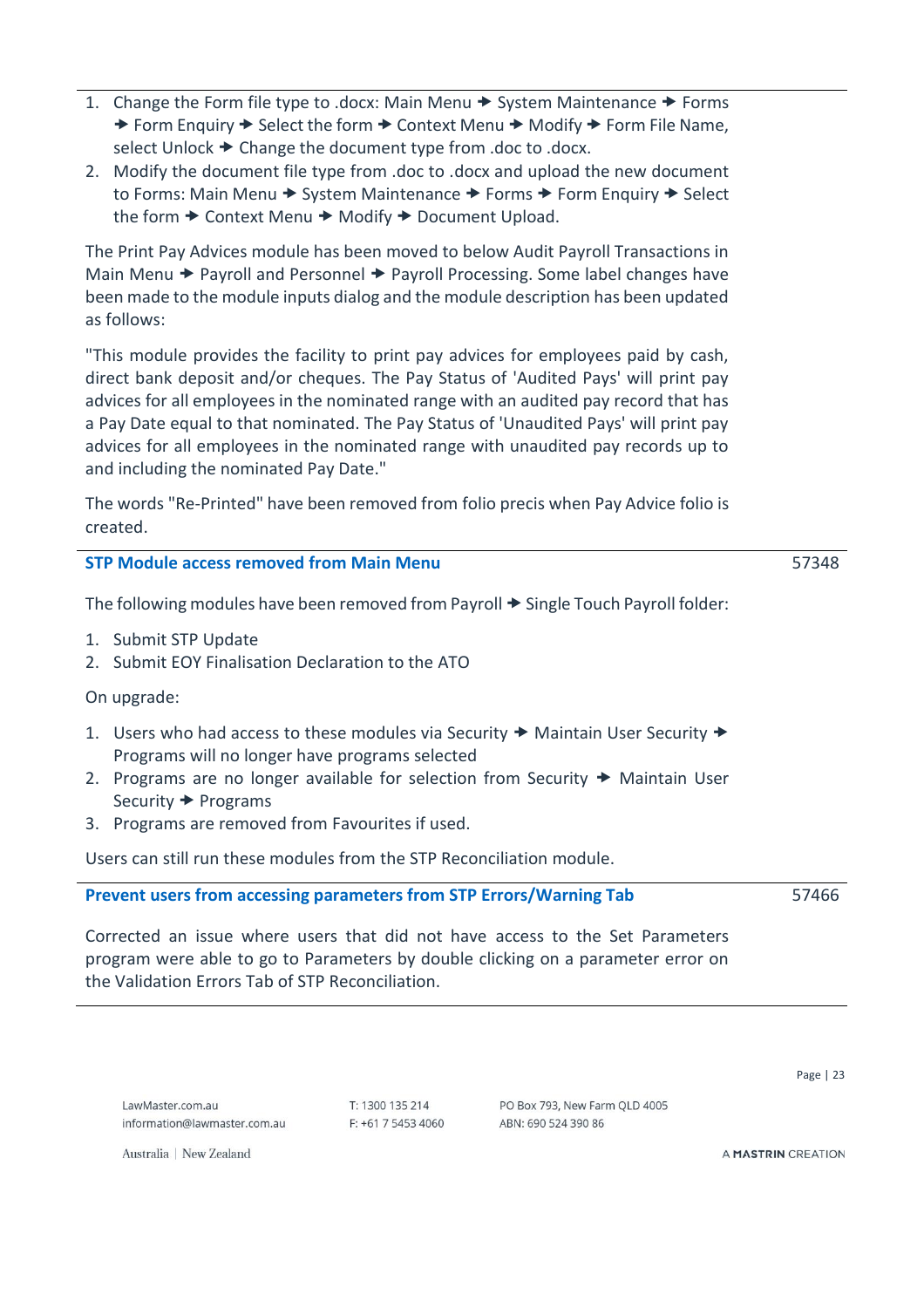#### <span id="page-23-0"></span>**New field Tax Offset is updated to WP Form PPR**

Forms Workbench - WP Form PPR 'Print Employee Details' has been updated as follows:

- 1. Static Field 12 'Dependence Allowance' has been removed
- 2. Static Field 64 'Zone Allowance' has been renamed 'Tax Offset'

A new sample WP Form PPR has been added to the Practice Management Sample Forms collection available from the Client Service Centre.

#### <span id="page-23-1"></span>**Death Benefit ETP validation to support STP Report Phase 2**

Validation has been added to the "Add Employment Termination Pay" window on selection of OK as follows:

Where an ETP Payment Code of D, N, B or T is selected the nominated Employee must have a Cessation Type Code of D.

#### <span id="page-23-2"></span>**Deductions reporting in support of STP Phase 2**

The list of options available under the 'Deductions Code' field of the Payroll Payment and Deduction Codes parameter (Par\_type = 'PC') where the Payroll Code commences with D (Par Code Like D%) has been expanded to include two additional options:

- $\triangleleft$  Child Support Garnishee mapped to par details  $3 = 'G'$
- ❖ Child Support Deduction mapped to par\_details\_3 = 'D'

On upgrade to Cuba, the existing values where Par\_Type = 'PC' and Par\_code like D% and par details  $3 = 'G'$  will be remapped to par details  $3 = 'W'$ . Users will now have Deductions categorised as 'Workplace Giving' grouped by Deduction Code 'W' rather than 'G'.

#### <span id="page-23-3"></span>**Cessation Type to be recorded from Terminate button**

A new field labelled 'Cessation Type' with lookup for Code and Description has been added to 'Terminate Employee' accessed from Employee Enquiry  $\rightarrow$  Employee  $\rightarrow$ Details  $\rightarrow$  Terminate button.

Validation has been added to "Cessation Type" field in line with that applied to Modify Employee window as follows:

- ❖ If a "Cessation Date" is nominated a "Cessation Type" must also be selected
- ❖ "Cessation Date" cannot be greater than 10 years from Today.
- ❖ "Cessation Date" cannot be earlier than Date Hired.
- ❖ Invalid Cessation Type cannot be entered.

LawMaster com au information@lawmaster.com.au  $T: 1300135214$  $F: +61754534060$  PO Box 793, New Farm QLD 4005 ARN: 690 524 390 86

Australia | New Zealand

A MASTRIN CREATION

Page | 24

57559

57490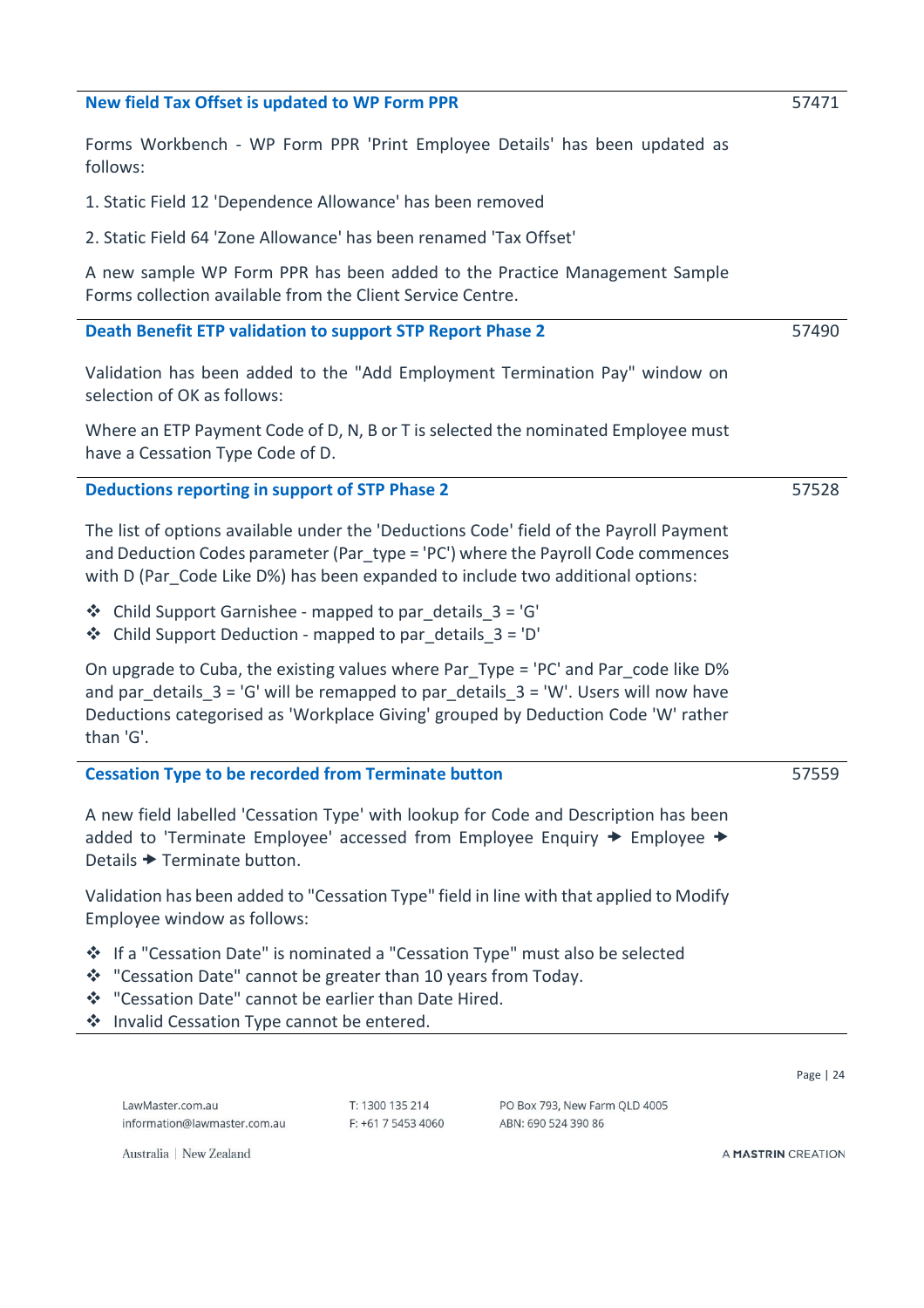❖ "Cessation Date" must be recorded if user selects OK otherwise select Cancel.

Where the Transfer button is used to transfer an employee from one company to another, the Cessation Code of T (Transfer) will be used by default.

<span id="page-24-0"></span>**Include Audit Trail on Update of Payroll Password**

Any updates to the Payroll Password can be viewed by selecting View Audit Trail on the Par Type = 00, Par Code = PAYROLL parameter or Audit Trail for All Parameters (Menubar → Parameters) where Payroll Password is modified via Amend Password (Main Menu  $\rightarrow$  Payroll and Personnel  $\rightarrow$  Administration).

#### <span id="page-24-1"></span>Records Management

#### <span id="page-24-2"></span>**Timeout for Convert to PDF parameter**

A new parameter titled Timeout for Convert to PDF via Export has been added to the Records Management  $\rightarrow$  Processing Options Parameter. On upgrade, a default Wait Time of 10 minutes has been set, users can select a timeout range of between 1 and 20 minutes for converting files to PDF before adding as an attachment.

The wait time indicated in the parameter is checked where files are converted to pdf in the following modules:

- ❖ Cabinet Header Export Folio(s)
- ❖ Cabinet Items Export/ Print Export Folios
- ❖ Folio Enquiry Export / Print Export Folios

#### <span id="page-24-3"></span>**Validation added to maintain Integrity of Cabinet Items**

Validation has been included on the Cabinet Items  $\rightarrow$  Add function to ensure the folio record exists at the time of add.

#### <span id="page-24-4"></span>**Page Number out of Bounds error on Password Protected PDF**

Corrected a "Page Number out of Bounds" error which was reported when exporting a multi-page PDF that has a Permission password. Where the PDF has password protection for open, the file is added as an attachment to combined pdf. Where PDF does not have password protection for open, the file is combined to pdf in full.

#### <span id="page-24-5"></span>**LawMaster Display resizes on Publish to PDF**

LawMaster now maintains the existing font sizing on selection of Publish to PDF module where Include Page Number option is selected and the user has multiple displays with different scales and layout.

LawMaster com au information@lawmaster.com.au  $T: 1300135214$  $F: +61754534060$ 

PO Box 793, New Farm QLD 4005 ARN: 690 524 390 86

A MASTRIN CREATION

Australia | New Zealand

57216

Page | 25

56742

58109

56425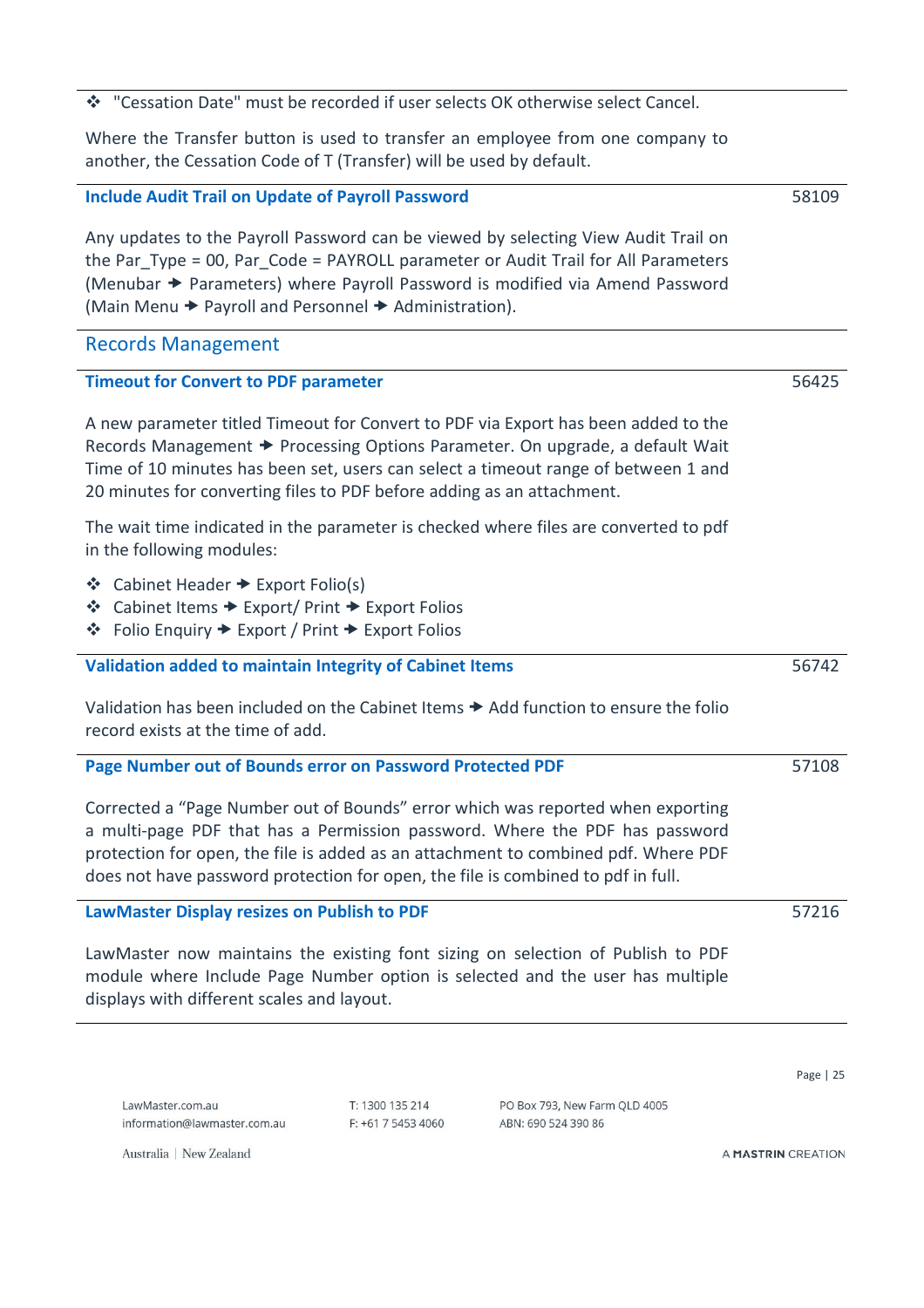<span id="page-25-2"></span><span id="page-25-1"></span><span id="page-25-0"></span>

| LawMaster supports File Format extension up to 5 characters                                                                                                                                                                                                                                                                                                    | 57746 |
|----------------------------------------------------------------------------------------------------------------------------------------------------------------------------------------------------------------------------------------------------------------------------------------------------------------------------------------------------------------|-------|
| LawMaster now accepts the uploading of files with a file format extension up to 5<br>characters in length.                                                                                                                                                                                                                                                     |       |
| <b>Skewed Page Numbering when exporting from Cabinets</b>                                                                                                                                                                                                                                                                                                      | 57756 |
| Corrected a page numbering display issue on export of PDF files that, when originally<br>written, were rotated (or transformed in some manner). This rotation was then falsely<br>applied to the page numbers.                                                                                                                                                 |       |
| <b>Auto Check-In of MSG Files</b>                                                                                                                                                                                                                                                                                                                              | 58052 |
| On upgrade to Cuba, the Outlook MSG file type will be included in the list of supported<br>files for Auto Check-In on the Records Management > Processing Options parameter.                                                                                                                                                                                   |       |
| Where Auto Check-In is ticked, the MSG file is written to the CheckOut Collection on<br>Edit.                                                                                                                                                                                                                                                                  |       |
| The Auto Check-In program periodically scans the CheckOut Collection and tries to<br>take exclusive access of the files mentioned in the collection. If LawMaster can<br>exclusively access a file, then the program will check-in the file and remove the file<br>name from the Checkout Collection (subject to the wait time nominated on the<br>Parameter). |       |
| Manual Check-In and Undo Check Out will also remove the file name from the<br>CheckOut Collection.                                                                                                                                                                                                                                                             |       |
| If the user closes LawMaster before closing any opened MSG files, Auto Check-In will<br>not occur.                                                                                                                                                                                                                                                             |       |
| <b>New Shortcut for Forward Email and Fax Unpaid Item</b>                                                                                                                                                                                                                                                                                                      | 59547 |
| From Cuba onwards, the global shortcut for Omni Search is Ctrl+F.                                                                                                                                                                                                                                                                                              |       |
| This has required a reassignment of the existing Ctrl+F shortcut key as follows:                                                                                                                                                                                                                                                                               |       |
| ❖ New shortcut Ctrl+Shift+F has been assigned to Forward from the Folios context<br>menu.                                                                                                                                                                                                                                                                      |       |
| ❖ New shortcut Ctrl+Shift+F has been assigned to Fax from the Unpaid Items context                                                                                                                                                                                                                                                                             |       |

T: 1300 135 214 F: +61 7 5453 4060 PO Box 793, New Farm QLD 4005 ABN: 690 524 390 86

Page | 26

Australia | New Zealand

<span id="page-25-3"></span>menu.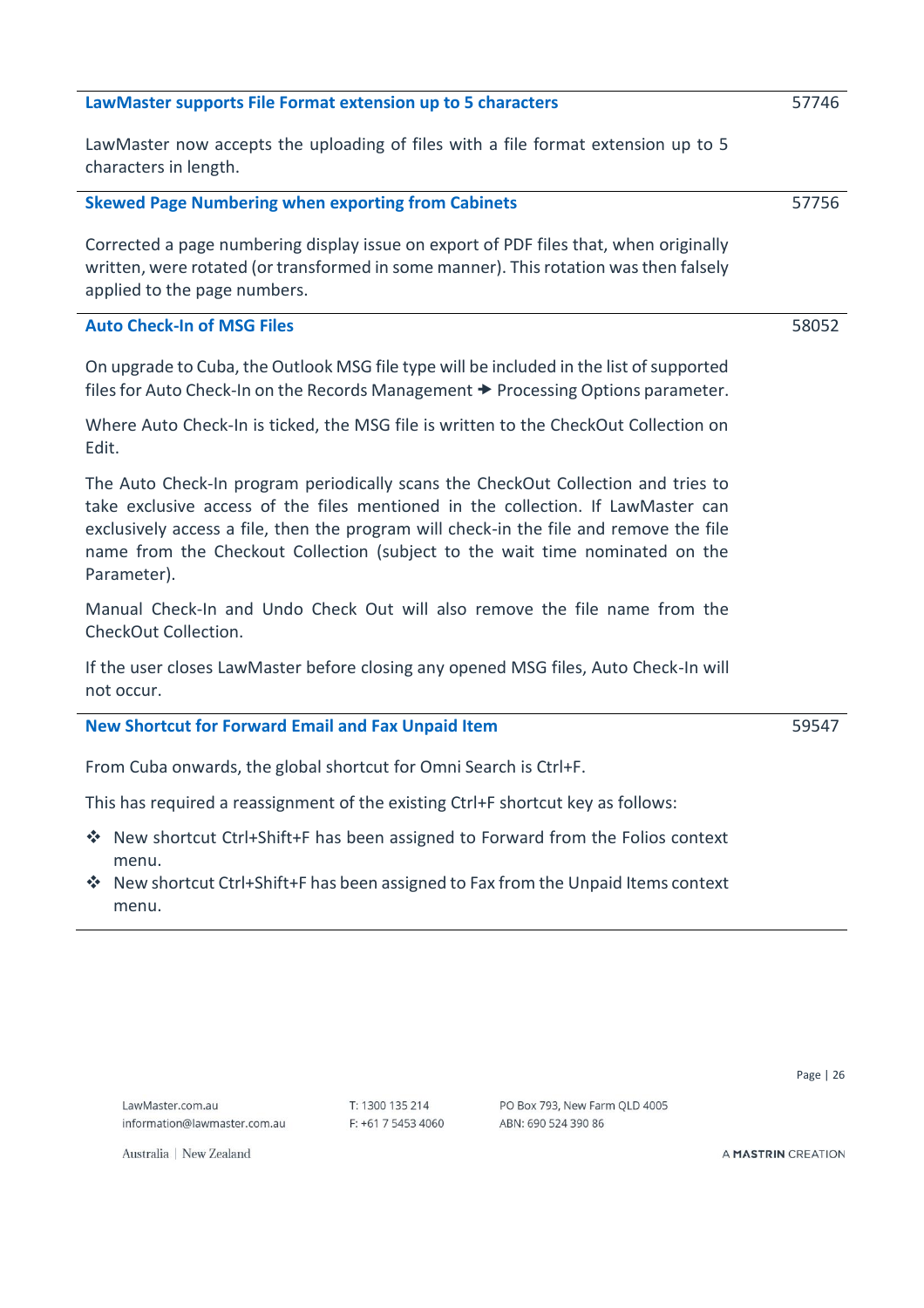#### <span id="page-26-0"></span>System Administration

#### <span id="page-26-1"></span>**LawMaster User Interface redesigned for a Fresher more Modern Look and Feel**

The LawMaster User Interface has been redesigned to provide a fresher more modern look and feel. Changes made to the User Interface include:

- 1. Convert Menu Bar options to a ribbon style menu which incorporate the Lawyer's Toolbar buttons into the new ribbon menu under an individual heading. The Lawyer's Toolbar ribbon page is the default ribbon upon app launch. The user can switch between the collapsed Simplified or expanded Classic state or Minimize the Ribbon if required.
- 2. Convert Main Menu to Accordion Control with Hamburger button to expand or collapse the menu. Embedded search panel allows the user to quickly locate a required menu option.
- 3. Alerts are displayed to the left of the screen within the Main Menu. Badge displays the number of alerts that have new items to be addressed.
- 4. The Matter UI has been enhanced with the following improvements:
	- a. Matter Menu and Matter Toolbar have been incorporated in one menu to the left of the Lawyer's Workbench area with a Hamburger button to expand or collapse the menu.
	- b. The File Note area has been increased and now has the ability to change the text size for easier reading using Zoom In and Zoom Out icons.
	- c. Time Details, Disbursement Details and Action Event are now able to be collapsed or expanded.
	- d. Matter Summary is now included as a Collapsible Side Bar that is maintained on the right-hand side of the Matter window for each tab opened within LawMaster.
	- e. Users can pin Matter Summary in Expanded or Collapsed mode and setting is retained in the user's config file.
	- f. Matter in focus is highlighted in orange.
	- g. All Matter and Program Tabs can now be closed using the X to the right of the tab.

On upgrade to Cuba, the default User Interface View settings are:

- 1. Time Details expanded
- 2. Disbursement Details expanded
- 3. Action Event collapsed
- 4. Matter Summary panel expanded/pinned
- 5. Menu Bar Ribbon collapsed in Simplified state.

When the user expands or collapses these views, the settings are saved to the user's ViewConfig.json file

LawMaster com au information@lawmaster.com.au  $T: 1300135214$  $F: +61754534060$  PO Box 793, New Farm QLD 4005 ARN: 690 524 390 86

Page | 27

Australia | New Zealand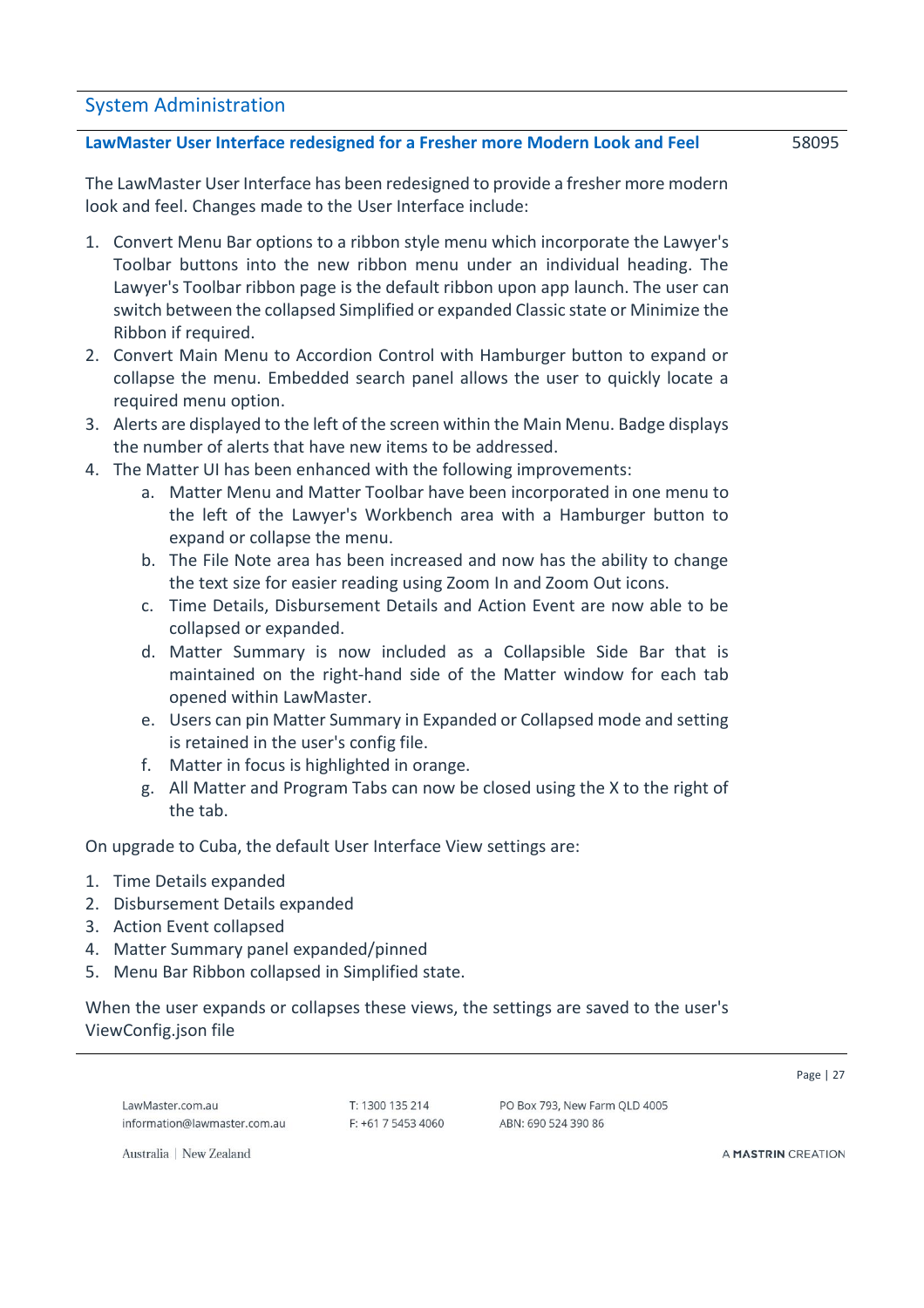C:\Users\[username]\AppData\Roaming\LawMaster\PracticeManagement\ViewCon fig.json.

<span id="page-27-3"></span><span id="page-27-2"></span><span id="page-27-1"></span><span id="page-27-0"></span>

| <b>Increased Security Measures</b>                                                                                                                                                    |                 |                                                                                                                                                                                                                                                                                                                                     | 45793     |
|---------------------------------------------------------------------------------------------------------------------------------------------------------------------------------------|-----------------|-------------------------------------------------------------------------------------------------------------------------------------------------------------------------------------------------------------------------------------------------------------------------------------------------------------------------------------|-----------|
| malicious interference.                                                                                                                                                               |                 | As a part of our continuous improvements, we have added a range of additional<br>security measures into the internal processing of LawMaster and the connections<br>between different LawMaster components and web applications. This serves to<br>increase communication integrity, improving resistance against any accidental or |           |
| Modal Message forms displayed on the current Monitor                                                                                                                                  |                 |                                                                                                                                                                                                                                                                                                                                     | 48261     |
| monitor in the front and center of the display if they are Modal.                                                                                                                     |                 | LawMaster Message / Dialogue forms are now explicitly displayed on the current                                                                                                                                                                                                                                                      |           |
| Limit added for Session Token used in Client Portal                                                                                                                                   |                 |                                                                                                                                                                                                                                                                                                                                     | 55751     |
| remain valid for 5 minutes.                                                                                                                                                           |                 | The Session Token used in the Client Portal for downloading folios has been limited to                                                                                                                                                                                                                                              |           |
|                                                                                                                                                                                       |                 |                                                                                                                                                                                                                                                                                                                                     |           |
| <b>PROADM User Management</b>                                                                                                                                                         |                 |                                                                                                                                                                                                                                                                                                                                     | 55778     |
|                                                                                                                                                                                       |                 | PROADM user account can be modified only if user is logged in as the PROADM user.                                                                                                                                                                                                                                                   |           |
| <b>PracticeManagement Client supports 64 bit</b>                                                                                                                                      |                 |                                                                                                                                                                                                                                                                                                                                     | 56906     |
| is 64 bit.                                                                                                                                                                            |                 | LawMaster PracticeManagement Client exe will run in 64 bit mode if Windows version                                                                                                                                                                                                                                                  |           |
|                                                                                                                                                                                       |                 | LawMaster's Web Browser control has been upgraded to Microsoft Edge WebView2                                                                                                                                                                                                                                                        | 57680     |
| the user to install WebView2 Runtime before proceeding with the upgrade.                                                                                                              |                 | Microsoft Edge WebView2 Runtime v93.0.961.44 or later is now a prerequisite for the<br>installation of PracticeManagement Client. If this requirement is not met a message<br>will be displayed to the user on installation of PracticeManagement Client prompting                                                                  |           |
| WebView2 is used in the following areas of LawMaster:                                                                                                                                 |                 |                                                                                                                                                                                                                                                                                                                                     |           |
| <b>Preview Pane and Folio Preview</b><br>察<br><b>GlobalX Searching</b><br>豪<br>❖ PowerBI and User Defined Queries run from within LawMaster.<br>Knowledge Workbench - Web search<br>豪 |                 |                                                                                                                                                                                                                                                                                                                                     |           |
|                                                                                                                                                                                       |                 | WebView2 is used to preview Word and Excel files when the Folio Grid Menu option<br>"Turn Off Express Viewer for Word and Excel" is selected. Given the default behaviour                                                                                                                                                           |           |
|                                                                                                                                                                                       |                 |                                                                                                                                                                                                                                                                                                                                     | Page   28 |
| LawMaster.com.au                                                                                                                                                                      | T: 1300 135 214 | PO Box 793, New Farm QLD 4005                                                                                                                                                                                                                                                                                                       |           |

F: +61 7 5453 4060

ABN: 690 524 390 86

Australia | New Zealand

<span id="page-27-5"></span><span id="page-27-4"></span>information@lawmaster.com.au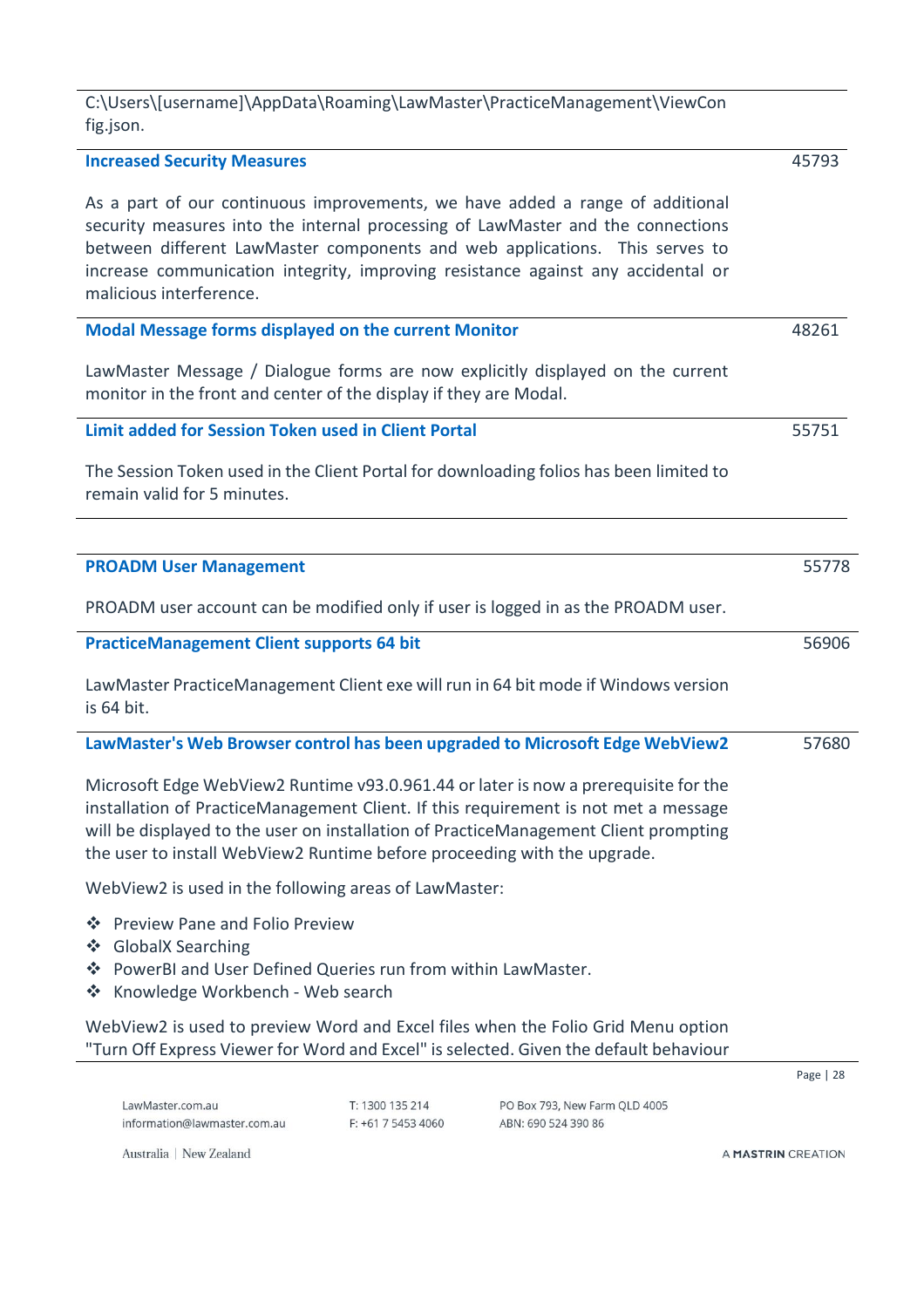of WebView2 is to download files for viewing we recommend users only use this option if the DevExpress Viewer does not work.

Note for System Admins: if automatically installing the Practice Management Client via Microsoft Intune or Powershell, the Microsoft Edge WebView2 Runtime prerequisite will not be installed by the msi.

#### <span id="page-28-0"></span>**Blacklist of File Types for Upload**

A blacklist of file types has been introduced to restrict the upload of potentially malicious files to LawMaster. If the user attempts to upload a blacklisted file type an error message will be displayed indicating the file type is potentially harmful and has been blocked.

#### <span id="page-28-1"></span>**DevExpress Upgrade**

DevExpress has been upgraded to the latest version 21.1.6

#### <span id="page-28-2"></span>**Single Sign On via Azure Active Directory Authentication**

Single Sign On (SSO) can be accomplished through the use of Azure Active Directory authentication. To enable this, your Azure administrator must register your LawMaster installation and provide the Redirect URL, Application (Client) ID and Directory (Tenant) ID.

The Authentication Options Parameter (Set Parameters  $\rightarrow$  Miscellaneous  $\rightarrow$ Authentication Options) has been extended to allow users to select Azure SSO as an option and record the following:

- 1. Redirect URL for sending the authentication request
- 2. Application (Client) ID
- 3. Directory (Tenant) ID

Once the Authentication Options parameter has been configured, individual users must be enabled by ticking the Auto Login option in the Security  $\rightarrow$  Maintain User Security  $\rightarrow$  User Settings area, then adding their Microsoft Email address into the User Name field. When logging into LawMaster, the user will be prompted to select which Microsoft Account to use and will be prompted to provide their Microsoft Account password if they have not recently done so.

Access via this option will respect all appropriate rules for Microsoft Authentication such as multi-factor authentication (MFA), password complexity, authentication timeouts and account locking. This supersedes normal authentication rules employed by LawMaster.

LawMaster com au information@lawmaster.com.au  $T: 1300135214$ F: +61 7 5453 4060 PO Box 793, New Farm QLD 4005 ARN: 690 524 390 86

Page | 29

Australia | New Zealand

A MASTRIN CREATION

58043

57748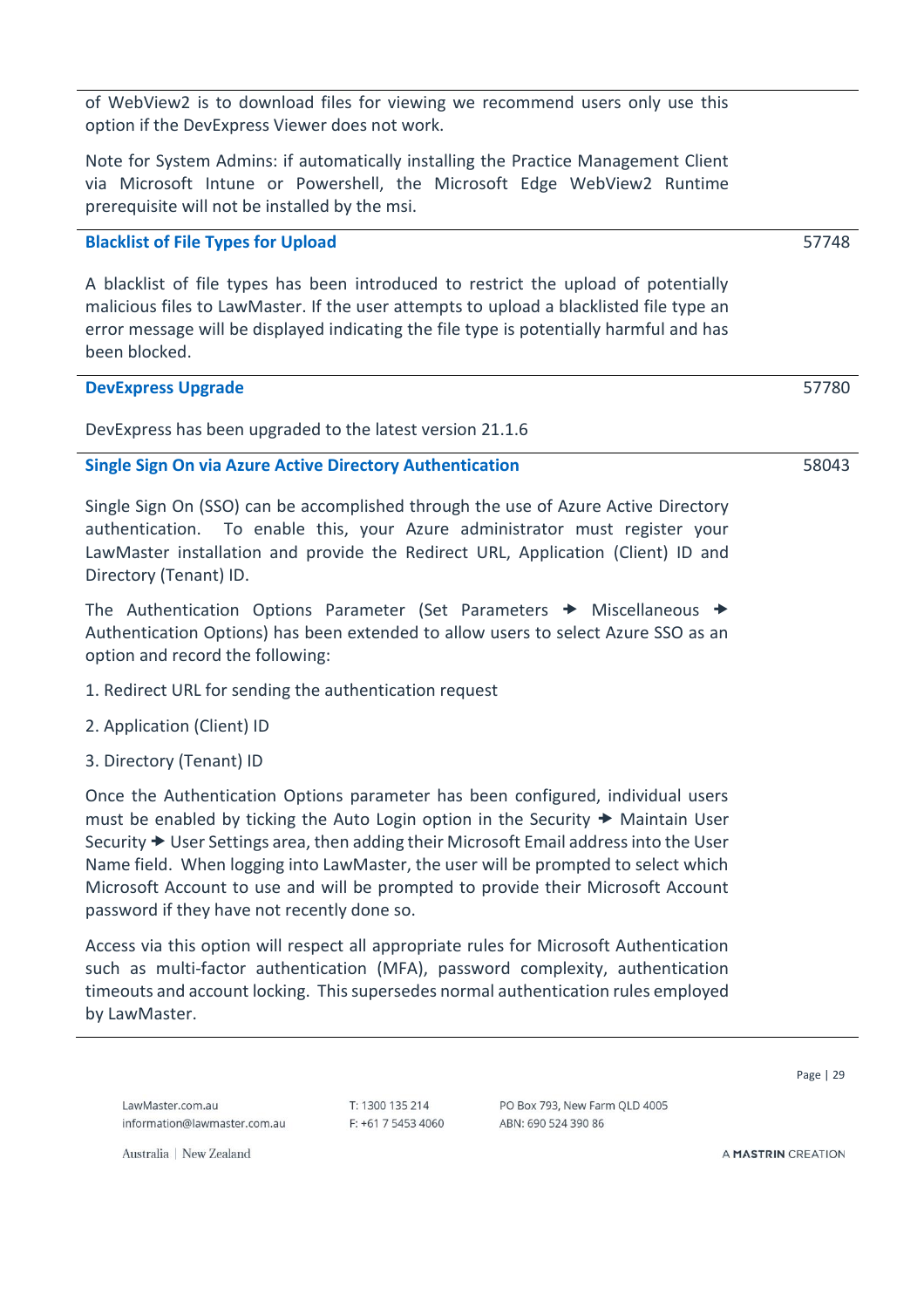# <span id="page-29-0"></span>**Folio Viewer Registry Settings Deprecated** With the upgrade to WebView2 in the Cuba release the folio viewer registry settings are no longer required. The user will no longer be prompted to update folio viewer registry settings on login where the registry does not have specific keys and values. **Deferred loading of Matters and Programs**

<span id="page-29-1"></span>Restored matters and Favourites set to auto run now use deferred loading on application start-up resulting in improved loading speed and reduced memory usage compared to previous versions of LawMaster.

As a result of the deferred loading, events such as the Matter Alert popup will not appear until the user selects the Matter tab.

#### <span id="page-29-2"></span>**Apply JaroWinkler string metric per word in Program Title**

The Find Program query, accessed via Omni Search or Knowledge WorkBench, now uses JaroWinkler string metric on a per word basis for ZPrograms prg\_title column, returning equivalent results to previous versions for exact matches and better results (more relevant) for inexact matches.

#### <span id="page-29-3"></span>**GUI Parameter to Revert back to pre-Cuba Interface**

A new "Graphical User Interface" Parameter has been made available to allow the System Administrator to roll back to the pre-Cuba interface for individual users. (Parameters  $\rightarrow$  Set Parameters  $\rightarrow$  Miscellaneous)

If GUI Parameter has "Classic Interface" ticked for a nominated Resource, on login the user will be displayed the original LawMaster interface (without additional features and functionality).

If GUI Parameter has "Classic Interface" unticked for a selected Resource or there is no GUI Parameter record for a selected Resource, the new LawMaster interface will be displayed.

On upgrade to Cuba, the GUI Parameter will be disabled, and the new interface will be loaded for all users.

#### <span id="page-29-4"></span>**Config file for Menu Bar Ribbon and Matter UI Settings**

Matter Workbench Time Details, Disbursement Details and Action Event, as well as Matter Summary and Menu Bar Ribbon can be set to expanded or collapsed state by the user.

When the user expands or collapses these views, the settings are saved to the user's ViewConfig.json file located at

LawMaster com au information@lawmaster.com.au  $T: 1300135214$  $F$ : +61 7 5453 4060

PO Box 793, New Farm QLD 4005 ARN: 690 524 390 86

Australia | New Zealand

A MASTRIN CREATION

#### 59030

Page | 30

58466

58689

58831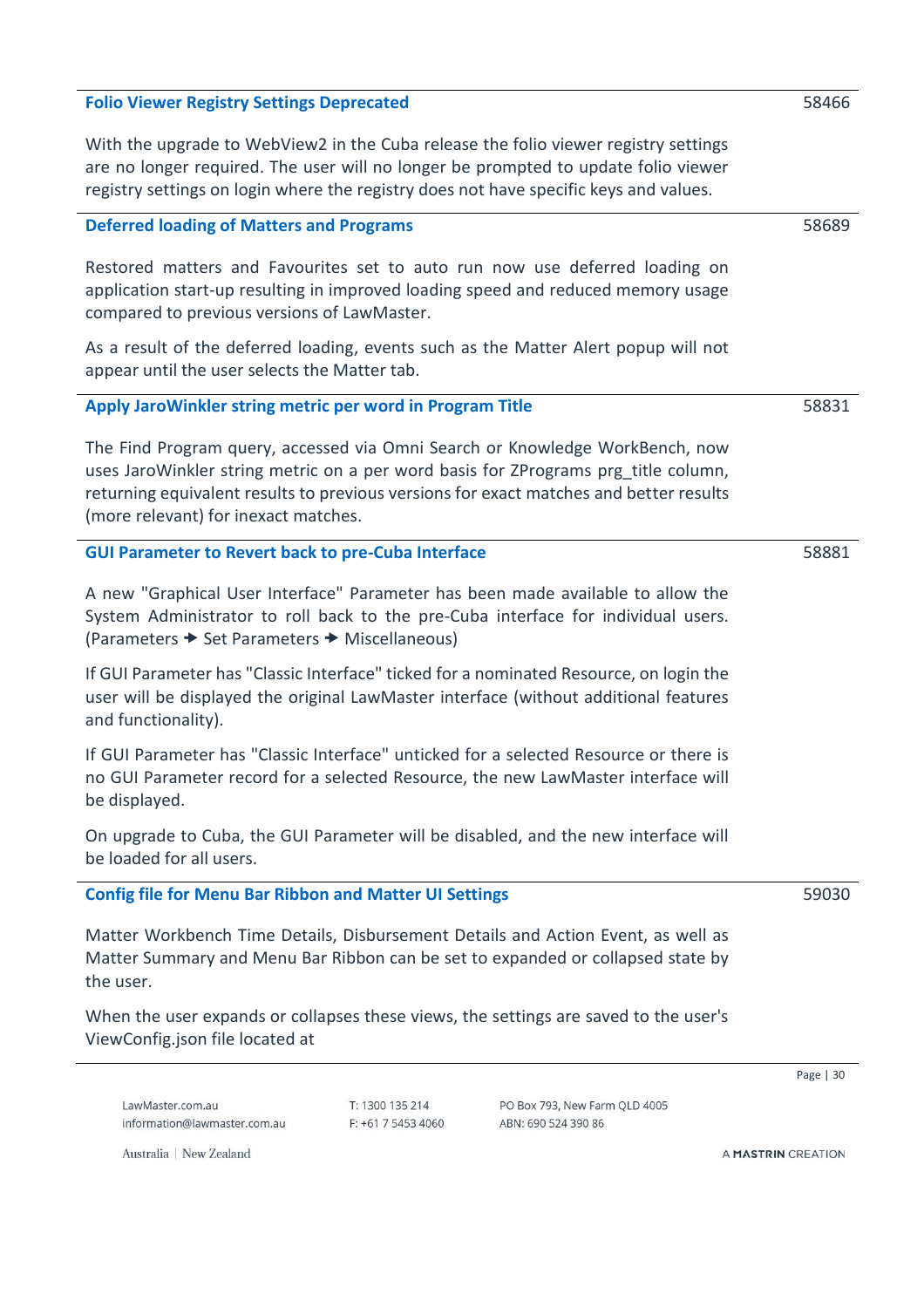C:\Users\[username]\AppData\Roaming\LawMaster\PracticeManagement\ViewCon fig.json.

On upgrade to Cuba, the default settings are:

- 1. Time Details expanded
- 2. Disbursement Details expanded
- 3. Action Event collapsed
- 4. Summary panel expanded/pinned
- 5. Menu Bar Ribbon collapsed

<span id="page-30-0"></span>

| <b>Program and Open Matter Details displayed in Windows List</b>                                                                                                                                                                                                                                                                          | 59056      |
|-------------------------------------------------------------------------------------------------------------------------------------------------------------------------------------------------------------------------------------------------------------------------------------------------------------------------------------------|------------|
| The Windows option available from the Menu Bar displays a list of open Programs,<br>Matters and Requests with the Tab in focus ticked. Matter details include the Work<br>Type, Matter Number and Matter Description are displayed in the list. The user can<br>move between tabs by selecting a Matter or Program from the Windows list. | 59982      |
| The ViewConfig.json file stores matter details to ensure the data is available on<br>Restore or Auto Run of Favourites.                                                                                                                                                                                                                   |            |
| On upgrade to Cuba, matter details will not be available for the initial Windows list<br>until the user selects and loads each matter.                                                                                                                                                                                                    |            |
| Following the upgrade to Cuba, disabling Tabbed Mode will no longer be available and<br>the option under Menubar → Windows → "Enable Tabbed Mode" has been removed<br>where a user has the "Classic Interface" selected in the GUI Parameter.                                                                                             |            |
| On closing LawMaster a reconciliation of matters stored in the ViewConfig.json file<br>removes entries that are not Auto Run Favourites or currently opened matters.                                                                                                                                                                      |            |
| <b>Enhance Performance of Bulk Load Time Cost Entries Module</b>                                                                                                                                                                                                                                                                          | 59453      |
| The performance of the Bulk Load Time Cost Entries Module has been improved.                                                                                                                                                                                                                                                              |            |
| <b>Whitelisted Themes</b>                                                                                                                                                                                                                                                                                                                 | 59014      |
| As a result of the changes to the User Interface the darker themes do not render<br>well. Themes that display correctly on the new UI include:                                                                                                                                                                                            |            |
| ❖ Caramel<br>❖ Money Twins<br>❖ iMaginary<br>❖ Lilian<br>-⊱<br><b>Black</b><br>❖.<br>Blue<br>Office 2010 Blue<br>❖                                                                                                                                                                                                                        |            |
|                                                                                                                                                                                                                                                                                                                                           | Page $ 31$ |

T: 1300 135 214

F: +61 7 5453 4060

PO Box 793, New Farm QLD 4005

ABN: 690 524 390 86

Australia | New Zealand

information@lawmaster.com.au

<span id="page-30-2"></span><span id="page-30-1"></span>LawMaster.com.au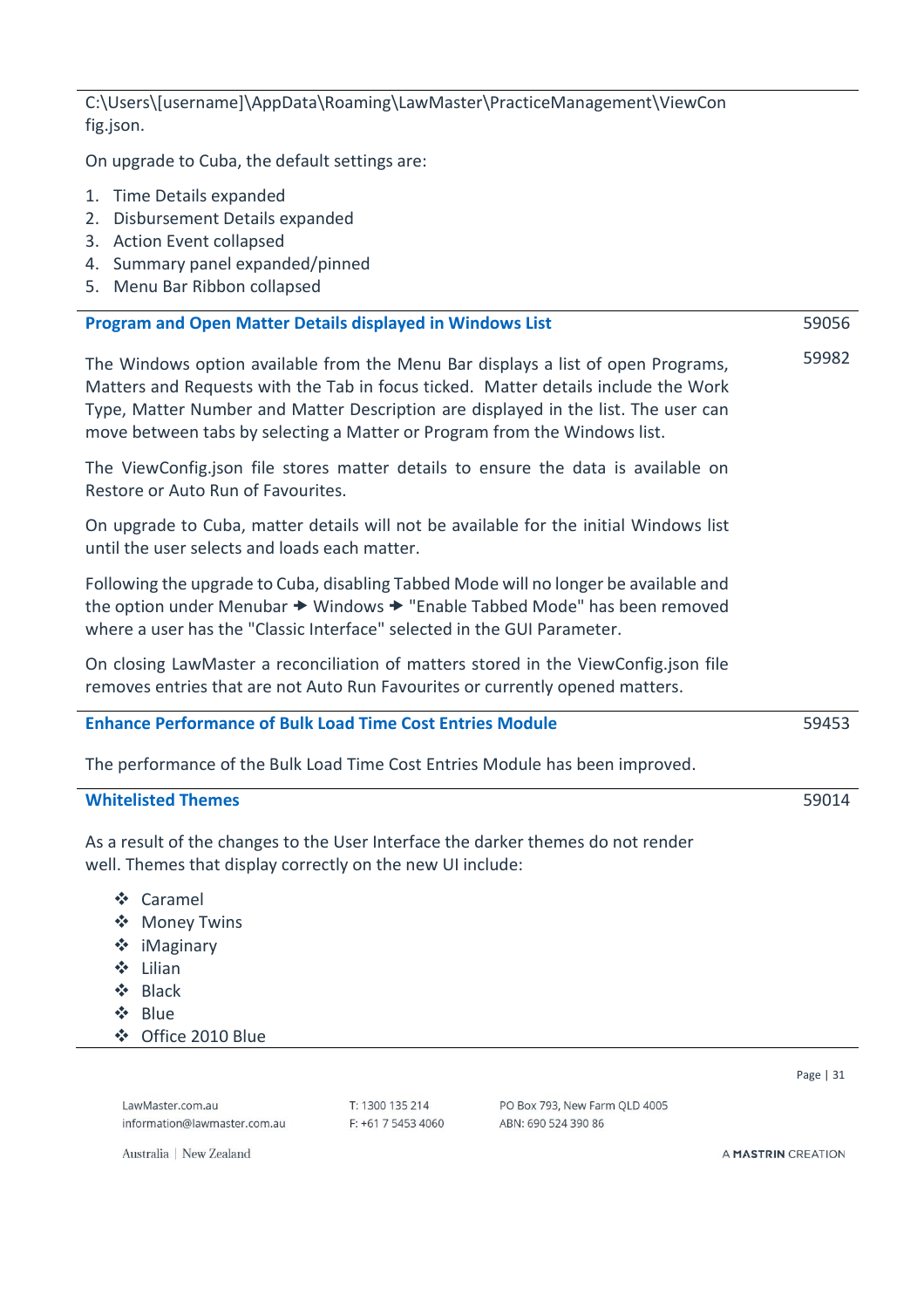- ❖ Office 2010 Silver
- ❖ Office 2007 Blue
- ❖ Office 2007 Black
- ❖ Office 2007 Silver
- ❖ Office 2007 Green
- ❖ Office 2007 Pink
- ❖ Seven
- ❖ Seven Classic
- ❖ McSkin
- ❖ Foggy
- ❖ Springtime
- ❖ Summer 2008
- ❖ Valentine
- ❖ Stardust
- ❖ Coffee
- ❖ Glass Oceans
- ❖ Liquid Sky
- ❖ London Liquid Sky
- ❖ The Asphalt World
- ❖ Xmas 2008 Blue
- ❖ Metropolis
- ❖ Whiteprint
- ❖ Office 2019 White
- ❖ Office 2019 Dark Gray
- ❖ Office 2019 Colorful

### <span id="page-31-0"></span>User Defined Queries

#### <span id="page-31-1"></span>**UDQ Passwords assigned after Portugal are unable to be used**

57760

Corrected an issue where UDQ Passwords assigned after Portugal were unable to be used.

A Stored Procedure can be applied to a database running Portugal R2 that will copy the password (qp\_password) on an existing UDQ to another nominated UDQ that can be executed as a UDQ.

LawMaster com au information@lawmaster.com.au T: 1300 135 214 F: +61 7 5453 4060 PO Box 793, New Farm QLD 4005 ABN: 690 524 390 86

Australia | New Zealand